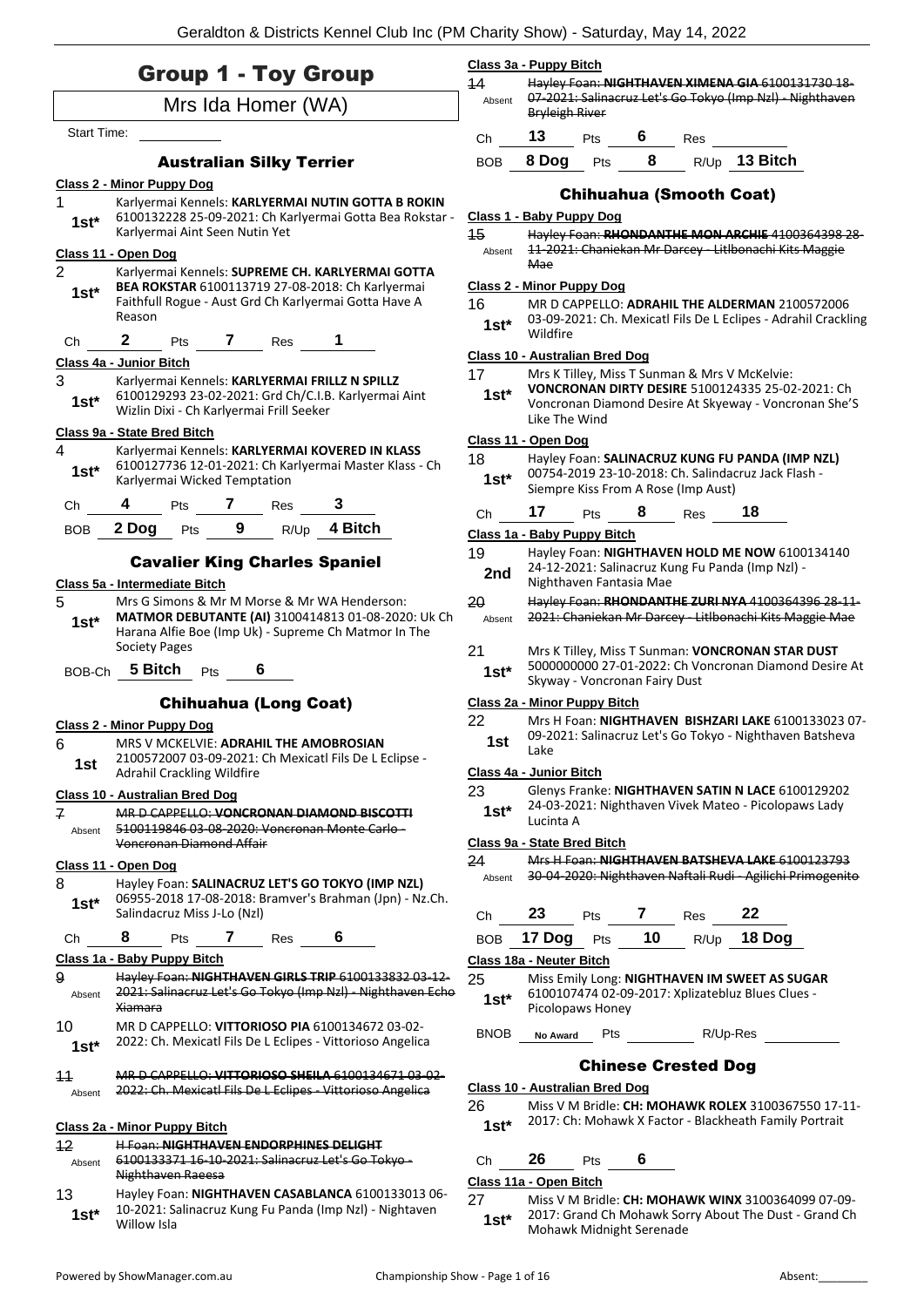| Ch          | 27<br>BOB 27 Bitch                    | Pts        | - 6<br>$\overline{7}$ |                                     | $R/Up$ 26 Dog                                                                                                    |  |
|-------------|---------------------------------------|------------|-----------------------|-------------------------------------|------------------------------------------------------------------------------------------------------------------|--|
|             |                                       | Pts        |                       |                                     |                                                                                                                  |  |
|             |                                       |            |                       | <b>Griffon Bruxellois</b>           |                                                                                                                  |  |
|             | Class 10 - Australian Bred Dog        |            |                       |                                     |                                                                                                                  |  |
| 28          |                                       |            |                       |                                     | Ms Angela Murphy: CH TENAYSHUS TOTALLY CLARENCE<br>3100374130 08-03-2018: Ch Witchgriff Bear Grylls -            |  |
| 1st*        | Chamlyn Walking On Sunshine           |            |                       |                                     |                                                                                                                  |  |
| Ch          | 28                                    | <b>Pts</b> | - 6                   |                                     |                                                                                                                  |  |
|             | <u> Class 1a - Baby Puppy Bitch</u>   |            |                       |                                     |                                                                                                                  |  |
| 29          |                                       |            |                       |                                     | Ms Angela Murphy: ALYNGA MADAM UPANOVA                                                                           |  |
| 1st*        | Alynga Ivy                            |            |                       |                                     | 6100134923 13-02-2022: Ch Donzeata Royal Star Imp Uk -                                                           |  |
|             | Class 5a - Intermediate Bitch         |            |                       |                                     |                                                                                                                  |  |
| 30          |                                       |            |                       |                                     | Mrs K & Mr M Huisman: ALYNGA EDNA 6100118468 28-07-                                                              |  |
| 1st*        |                                       |            |                       |                                     | 2019: Ch Donzeata Royal Star Imp Uk - Alynga Ivy                                                                 |  |
| Сh          | 30                                    | Pts        | 6                     |                                     |                                                                                                                  |  |
|             | BOB 30 Bitch Pts                      |            |                       |                                     | 7 R/Up 28 Dog                                                                                                    |  |
|             |                                       |            |                       |                                     |                                                                                                                  |  |
|             |                                       |            | <b>Havanese</b>       |                                     |                                                                                                                  |  |
| 31          | <u> Class 3 - Puppy Dog</u>           |            |                       |                                     | SM Shellback: ANANDA SASHAY AWAY 3001214470 15-10-                                                               |  |
| $1st^*$     | Karen From Finance                    |            |                       |                                     | 2021: Ch Ananda Stopdragn Myheartaround - Ch Ananda                                                              |  |
|             | Class 4 - Junior Dog                  |            |                       |                                     |                                                                                                                  |  |
| 32          |                                       |            |                       |                                     | Yuri Steinberg-Tong'e: THAATZ A SYMPHONY IN MOTION                                                               |  |
| Absent      |                                       |            |                       |                                     | 4100348999 22 01 2021: Am.Ch.Am.Gr Ch. Gd Ch. That'S<br>Sun Ray At Pilosus (Imp Usa) - Am.Ch.Am.Gr Ch Evertop    |  |
|             |                                       |            |                       | That'S Purely Intentional (Imp Usa) |                                                                                                                  |  |
|             | <b>Class 10 - Australian Bred Dog</b> |            |                       |                                     |                                                                                                                  |  |
| 33          |                                       |            |                       |                                     | RS & SM Shellback: AUST CH ANANDA A STAR IS BORN<br>3100389666 18-03-2019: Grd Ch Ananda Night Ov The            |  |
| $1st^*$     |                                       |            |                       | Realm - Ch Ananda Seventh Heaven    |                                                                                                                  |  |
| Ch          | 33                                    | Pts        | 7                     | Res                                 | 31                                                                                                               |  |
|             | Class 2a - Minor Puppy Bitch          |            |                       |                                     |                                                                                                                  |  |
| 34          |                                       |            |                       |                                     | Mrs S Shellback: ELLINGLY UPSHOT PANDA 7100050184                                                                |  |
|             |                                       |            |                       |                                     | 1st* 24-10-2021: Carnwath Revolver - Ellingly Nordic Arya                                                        |  |
| Ch          | $34$ Pts 6                            |            |                       |                                     |                                                                                                                  |  |
|             |                                       |            |                       |                                     | BOB 33 Dog Pts 8 R/Up 31 Dog                                                                                     |  |
|             |                                       |            | Lowchen               |                                     |                                                                                                                  |  |
|             | Class 4 - Junior Dog                  |            |                       |                                     |                                                                                                                  |  |
| 35          |                                       |            |                       |                                     | SJ WARRY: CELAVIE BARE BUTT N ALL 9100012489 05-01-                                                              |  |
| $1st^*$     |                                       |            |                       |                                     | 2021: Ch Sabu Hear Me Roar - Sabu Keep Your Eyes On Me                                                           |  |
|             | Ch 35 Pts 6                           |            |                       |                                     |                                                                                                                  |  |
|             | Class 5a - Intermediate Bitch         |            |                       |                                     |                                                                                                                  |  |
| 36          |                                       |            |                       |                                     | SJ Warry: SABU I'VE GOT MY PYJAMAS ON 6100125254<br>1st* 22-09-2020: Ch Sabu Banana In Striped Pyjamas - Ch Sabu |  |
|             | I'M Lookn At U Lookn At Me            |            |                       |                                     |                                                                                                                  |  |
|             | Ch 36 Pts 6                           |            |                       |                                     |                                                                                                                  |  |
|             |                                       |            |                       |                                     | BOB 36 Bitch Pts 7 R/Up 35 Dog                                                                                   |  |
|             |                                       |            | <b>Maltese</b>        |                                     |                                                                                                                  |  |
|             | Class 5 - Intermediate Dog            |            |                       |                                     |                                                                                                                  |  |
| 37          |                                       |            |                       |                                     | Kym Prendergast: PENTACLES ACE OF SNOW COUNTY                                                                    |  |
| $1$ st $^*$ | County - Dorothy Of Snow County       |            |                       |                                     | ML210174366ROK 30-10-2019: Me Before You Of Snow                                                                 |  |

| Ch | 37 | Pts | 6 |
|----|----|-----|---|
|    |    |     |   |

### **Class 1a - Baby Puppy Bitch**

38 Mrs D de Meillon: **BELLATESE STELLA BELLA** 6100133520 22-11-2021: Ch. Pender Keep The Flag Flying - Bellatese All About Me **1st\***

#### **Class 2a - Minor Puppy Bitch**

39 Kym Prendergast: **PENDER I DELIVER** 6100132839 27-10- 2021: Pentacles Ace Of Snow County Imp Korea - Lustafair Monkey Business **1st\***

Ch **39** Pts **6**

BOB **37 Dog** Pts **7** R/Up **39 Bitch**

#### Papillon

#### **Class 5 - Intermediate Dog**

- 40 Bernice Connell: **PAPANDI UNDERCOVER SPY** 5100119528 18-07-2020: Ch Evablue Doogan The Spy - Papandi Petit **1st**\*  $\frac{18-07}{\text{Nicole}}$
- Ch **40** Pts **6**

#### **Class 3a - Puppy Bitch**

- 41 Bernice Connell: **PAPANDI TOUCH OF ELEGANCE**
- 5100014866 15-08-2021: Papandi Ima Kool Dude Papandi Petit Nicole **1st\***

#### Ch **41** Pts **6**

BOB **40 Dog** Pts **7** R/Up **41 Bitch**

#### Pomeranian

|               | Class 11 - Open Dog         |                                                                                                                               |                               |      |                                                                                                                                  |  |
|---------------|-----------------------------|-------------------------------------------------------------------------------------------------------------------------------|-------------------------------|------|----------------------------------------------------------------------------------------------------------------------------------|--|
| 42<br>$1st*$  |                             |                                                                                                                               | Aventura Back To Bedrock      |      | AVENTURA KENNELS: AVENTURA BACK TO THE FUTURE<br>6100117353 24-04-2019: Ch Aventura Tabula Rasa -                                |  |
| Ch            | 42                          | Pts                                                                                                                           | 6                             |      |                                                                                                                                  |  |
|               | Class 1a - Baby Puppy Bitch |                                                                                                                               |                               |      |                                                                                                                                  |  |
| 43<br>2nd     | Aventura Titian Flame       |                                                                                                                               |                               |      | AVENTURA KENNELS: AVENTURA ICE CREAM SUNDAE<br>6100134516 14-01-2022: Ch Aristic Fox On The Run -                                |  |
| 44<br>$1st^*$ |                             | <b>AVENTURA KENNELS: AVENTURA ICE PRINCESS</b><br>6100134517 14-01-2022: Ch Aristic Fox On The Run -<br>Aventura Titian Flame |                               |      |                                                                                                                                  |  |
|               | Class 4a - Junior Bitch     |                                                                                                                               |                               |      |                                                                                                                                  |  |
| 45<br>$1st^*$ |                             |                                                                                                                               | Dragotsenye Night Of Mischief |      | Oltenia Kennels: DRAGOTSENYE RAINDROPS ON ROSES<br>2100564401 07-04-2021: Pompack Victorious Lad -                               |  |
| Ch            | 45                          | Pts                                                                                                                           | 6                             |      |                                                                                                                                  |  |
| <b>BOB</b>    | 42 Dog                      | Pts                                                                                                                           | 7                             | R/Up | 45 Bitch                                                                                                                         |  |
|               |                             |                                                                                                                               | Pug                           |      |                                                                                                                                  |  |
|               | Class 11 - Open Dog         |                                                                                                                               |                               |      |                                                                                                                                  |  |
| 46<br>$1st*$  | <b>Bootylicious</b>         |                                                                                                                               |                               |      | Miss A E Godsell: SUP CH CAVHILL KING OF HEARTS<br>2100483690 05-09-2017: Ch Kabova Mad Max - Ch Kabova                          |  |
| Ch            | 46                          | Pts                                                                                                                           | 6                             |      |                                                                                                                                  |  |
|               | Class 11a - Open Bitch      |                                                                                                                               |                               |      |                                                                                                                                  |  |
| 47<br>$1st^*$ | <b>Bootylicious</b>         |                                                                                                                               |                               |      | A Godsell & G Smith: CH CAVHILL QUEEN BEA 2100483692<br>05-09-2017: Sup Ch Kabova Mad Max - Ch Kabova                            |  |
| Ch            | 47                          | <b>Pts</b>                                                                                                                    | 6                             |      |                                                                                                                                  |  |
| <b>BOB</b>    | 46 Dog                      | Pts                                                                                                                           | $\overline{7}$                |      | R/Up 47 Bitch                                                                                                                    |  |
|               | Class 18 - Neuter Dog       |                                                                                                                               |                               |      |                                                                                                                                  |  |
| 48<br>Absent  |                             |                                                                                                                               |                               |      | <del>J Flahive &amp; R Green: <b>CH NULKABA LORD GEORGE MURRAY</b></del><br>2100364266 12 06 2012: Ch Nulkaba Huckleberry Henry- |  |

Nulkaba Sally Rosebud

BNOB Pts R/Up-Res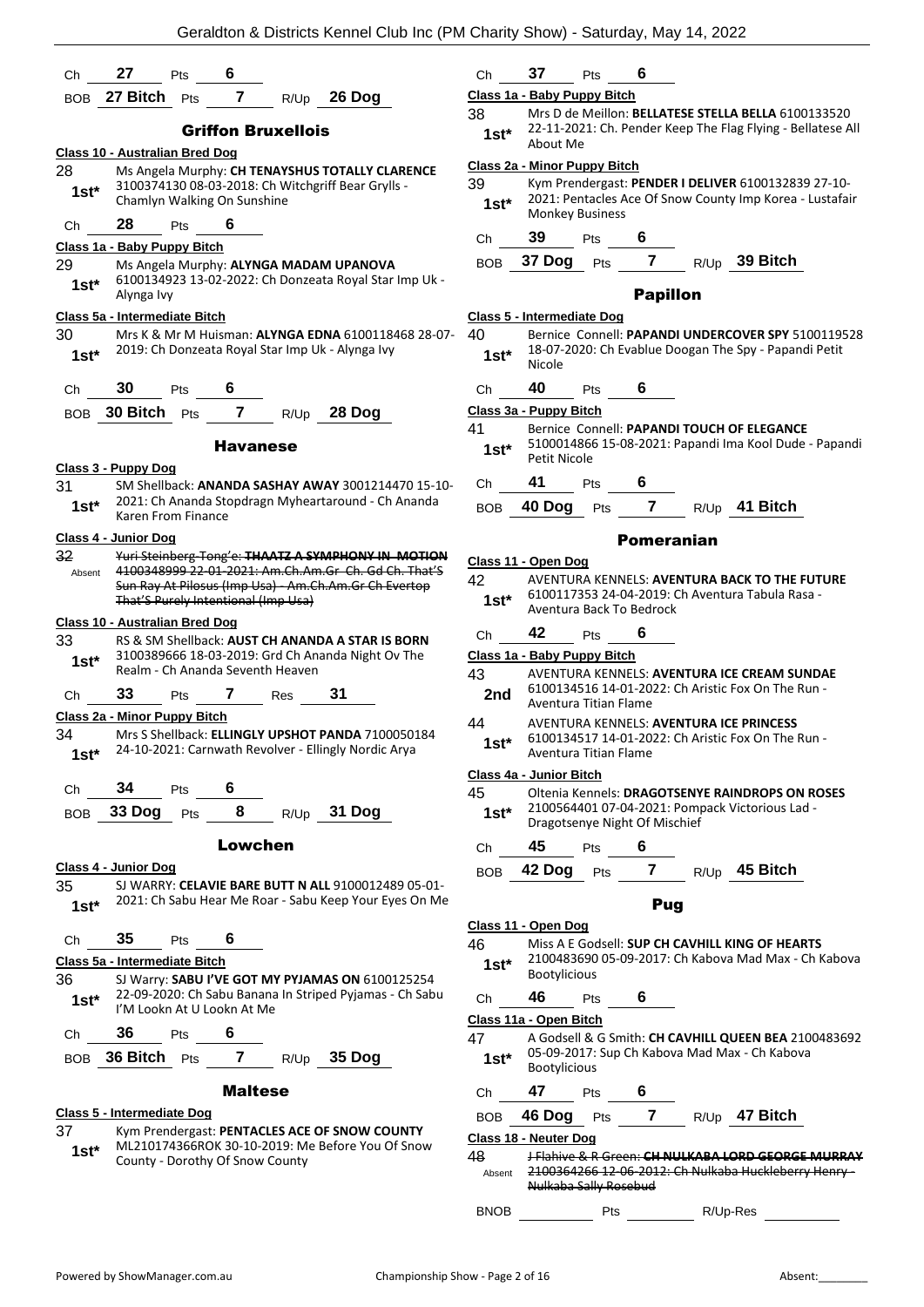|              |                                     |            | <b>Yorkshire Terrier</b> |                                                                                                              | Class        |
|--------------|-------------------------------------|------------|--------------------------|--------------------------------------------------------------------------------------------------------------|--------------|
|              | Class 10 - Australian Bred Dog      |            |                          |                                                                                                              | 52           |
| 49<br>$1st*$ | Hope - Ch. Bozliwia Little Princess |            |                          | Jodie Delaney: CH.BOZLIWIA LIGHTSOME FIRE AT<br><b>YETHOLME</b> 3100362661 25-07-2017: Ch. Affinage My Sweet | Abs<br>Сh    |
| BOB-Ch       | 49 Dog                              | <b>Pts</b> | 6                        | R/Up-Res                                                                                                     | Class        |
|              | <b>Class 18 - Neuter Dog</b>        |            |                          |                                                                                                              | 53           |
| 50<br>$1st*$ | President - Bozliwia Dreamy Memory  |            |                          | Jodie Delaney: NEUT.CH. YETHOLME LUNAS SNOWPEA<br>2100517250 27-03-2019: Ch Eye Candy Du Domaine Du          | Abs<br>Class |
| <b>BNOB</b>  | 50 Dog                              | Pts        | 6                        | R/Up-Res                                                                                                     | 54<br>Abs    |

### Group 1 - Specials

| Best                   | 33           | <b>Havanese</b>                                                                         |
|------------------------|--------------|-----------------------------------------------------------------------------------------|
| Pts: 25                |              | RS & SM Shellback: Aust Ch Ananda A Star Is Born                                        |
| R/Up                   | 2            | <b>Australian Silky Terrier</b>                                                         |
| $P$ <sup>ts</sup> : 15 | Rokstar      | Karlyermai Kennels: Supreme Ch. Karlyermai Gotta Bea                                    |
| <b>Baby</b>            | 29           | <b>Griffon Bruxellois</b><br>Ms Angela Murphy: Alynga Madam Upanova                     |
| Minor                  | 34           | <b>Havanese</b><br>Mrs S Shellback: Ellingly Upshot Panda                               |
| <b>Puppy</b>           | 31           | <b>Havanese</b><br>SM Shellback: Ananda Sashay Away                                     |
| Junior                 | 35           | Lowchen<br>SI WARRY: Celavie Bare Butt N All                                            |
| Inter                  | 36           | Lowchen<br>SJ Warry: Sabu I've Got My Pyjamas On                                        |
| <b>State Br</b>        | 4            | <b>Australian Silky Terrier</b><br>Karlyermai Kennels: Karlyermai Kovered In Klass      |
| Aus Br                 | 33           | <b>Havanese</b><br>RS & SM Shellback: Aust Ch Ananda A Star Is Born                     |
| Open                   | 2<br>Rokstar | <b>Australian Silky Terrier</b><br>Karlyermai Kennels: Supreme Ch. Karlyermai Gotta Bea |
|                        |              | Neuter                                                                                  |

| Best   | <b>Yorkshire Terrier</b><br>50.                |
|--------|------------------------------------------------|
| Pts: 7 | Jodie Delaney: Neut.Ch. Yetholme Lunas Snowpea |
| R/Up   |                                                |

Finish Absent **10**

### Group 2 - Terrier Group

Mr Douglas Bowe (WA)

Start Time:

#### American Staffordshire Terrier

#### **Class 9 - State Bred Dog**

51 Mr SV & Mrs M Green: **IROQ SOMETHING TO TALK ABOUT** 6100125715 29-10-2020: Ch Iroq Code Of Honour - Ch Iroq Cause For Concern Absent

|   |              | <b>Class 10 - Australian Bred Dog</b>                                                                                             |
|---|--------------|-----------------------------------------------------------------------------------------------------------------------------------|
|   | 52           | Mr SV & Mrs M Green: CH IROQ CODE OF HONOUR                                                                                       |
|   |              | Absent 6100112974 07-09-2018: Ch Iroq Trump That (Ai) - Gr Ch                                                                     |
| t |              | Irog In Harmony                                                                                                                   |
|   | Ch           | <b>Pts</b><br>Res                                                                                                                 |
|   |              | Class 5a - Intermediate Bitch                                                                                                     |
|   | 53           | Mr SV & Mrs M Green: IROQ MAGIC HAPPENS 6100125332                                                                                |
|   | Absent       | 10-10-2020: Iroq Magnum Force (Ai) - Ch Elisabeth Of                                                                              |
|   |              | Skywalkeramstaff (Imp Srb)                                                                                                        |
|   |              | Class 11a - Open Bitch                                                                                                            |
|   | 54 -         | Mr SV & Mrs M Green: CH IROQ MISS INDEPENDENCE                                                                                    |
|   | Absent       | 6100105958 04-07-2017: Ch Iroq Gladiator Of Longstep<br>(Imp Srb) Pandora Of Skywalkeramstaff (Imp Srb)                           |
|   |              |                                                                                                                                   |
|   | Ch           |                                                                                                                                   |
|   | BOB          | Pts ______ R/Up                                                                                                                   |
|   |              |                                                                                                                                   |
|   |              | <b>Bedlington Terrier</b>                                                                                                         |
|   |              | <b>Class 2 - Minor Puppy Dog</b>                                                                                                  |
|   | 55           | Mrs Y E Hunt: PIPERDENE WE WILL ROCK YOU 7100049853                                                                               |
|   | $1st^*$      | 07-09-2021: Ch Piperdene Purple Rain - Ch Piperdene<br>Shadow Dancer                                                              |
|   |              |                                                                                                                                   |
|   |              | Ch 55 Pts 6                                                                                                                       |
|   |              | Class 4a - Junior Bitch                                                                                                           |
|   | 56           | Mrs YE Hunt: NATJOYNE ESTHER ETHEL RAIN 6100130070                                                                                |
|   | $1st^*$      | 10-04-2021: Piperdene Bohemian Rapsody - Piperdene                                                                                |
|   |              | <b>Candi Floss</b>                                                                                                                |
|   |              | Class 11a - Open Bitch                                                                                                            |
|   |              | Mrs Y E Hunt: CH PIPERDENE CANDI FLOSS 7100038478 21-                                                                             |
|   | $1st^*$      | 03-2017: Velvety Flying High - Piperdene Pole Dancer                                                                              |
|   |              |                                                                                                                                   |
|   |              |                                                                                                                                   |
|   |              | Ch 56 Pts 7 Res 57                                                                                                                |
|   |              | BOB 56 Bitch Pts 8 R/Up 55 Dog                                                                                                    |
|   |              | Class 18 - Neuter Dog                                                                                                             |
|   | 58 —         | Mrs Y E Hunt: CH CHISMENE ICING ON THE CAKE                                                                                       |
|   | 1st*         | 4100302342 03-02-2018: Ch Piperdene Bennies Boy - Ch<br>Piperdene Puttin On The Ritz                                              |
|   |              |                                                                                                                                   |
|   | <b>BNOB</b>  | 58 Dog<br>6<br>R/Up-Res<br><b>Pts</b>                                                                                             |
|   |              | <b>Cairn Terrier</b>                                                                                                              |
|   |              | Class 3a - Puppy Bitch                                                                                                            |
|   | 59           | Mrs S L Baile: YARRINARRA MATILDA 4100359845 08-07-                                                                               |
|   | 1st*         | 2021: Sup Ch Yarrinarra Kentucky Rancher - Ch Kiatasee                                                                            |
|   |              | Disco Dancer                                                                                                                      |
|   |              | Class 5a - Intermediate Bitch                                                                                                     |
|   | 60           | Mrs S L Baile: YARRINARRA SUMMER BREEZE 4100343137                                                                                |
|   | 1st*         | 16-09-2020: Sup Ch Yarrinarra Kentucky Rancher - Ch                                                                               |
|   |              | Kiatasee Boomaranga Chukka                                                                                                        |
|   |              | BOB-Ch 59 Bitch Pts<br>7 $R/Up-Res$ 60 Bitch                                                                                      |
|   |              |                                                                                                                                   |
|   |              | <b>Fox Terrier (Smooth)</b>                                                                                                       |
|   |              | <u> Class 3 - Puppy Dog</u>                                                                                                       |
|   | 61<br>1st*   | S. Friday: MIROLINDA BIG FREEZE (AI) 6100130711 06-06-<br>2021: Ch. Mirolinda Superstar - Ch. Mirolinda Midnight<br><b>Kisses</b> |
|   |              | BOB-Ch 61 Dog Pts<br>6                                                                                                            |
|   |              |                                                                                                                                   |
|   |              | <b>Staffordshire Bull Terrier</b>                                                                                                 |
|   |              | <u> Class 2 - Minor Puppy Dog</u>                                                                                                 |
|   | 62<br>Absent | <b>R Bawden: CASTLEBAR THE MASTERS APPRENTICE</b><br>6100132865 05-09-2021: Chcastlebar Dark Knight Rises -                       |

#### **Class 3 - Puppy Dog**

63 Graeme Neill: **STAFFEGAN COMMANDER IN CHIEF (AI)** 6100131823 01-09-2021: Sup Ch Bustabones Wot Do Monsters Eat Et - Staffegan Tilly Devine **1st\***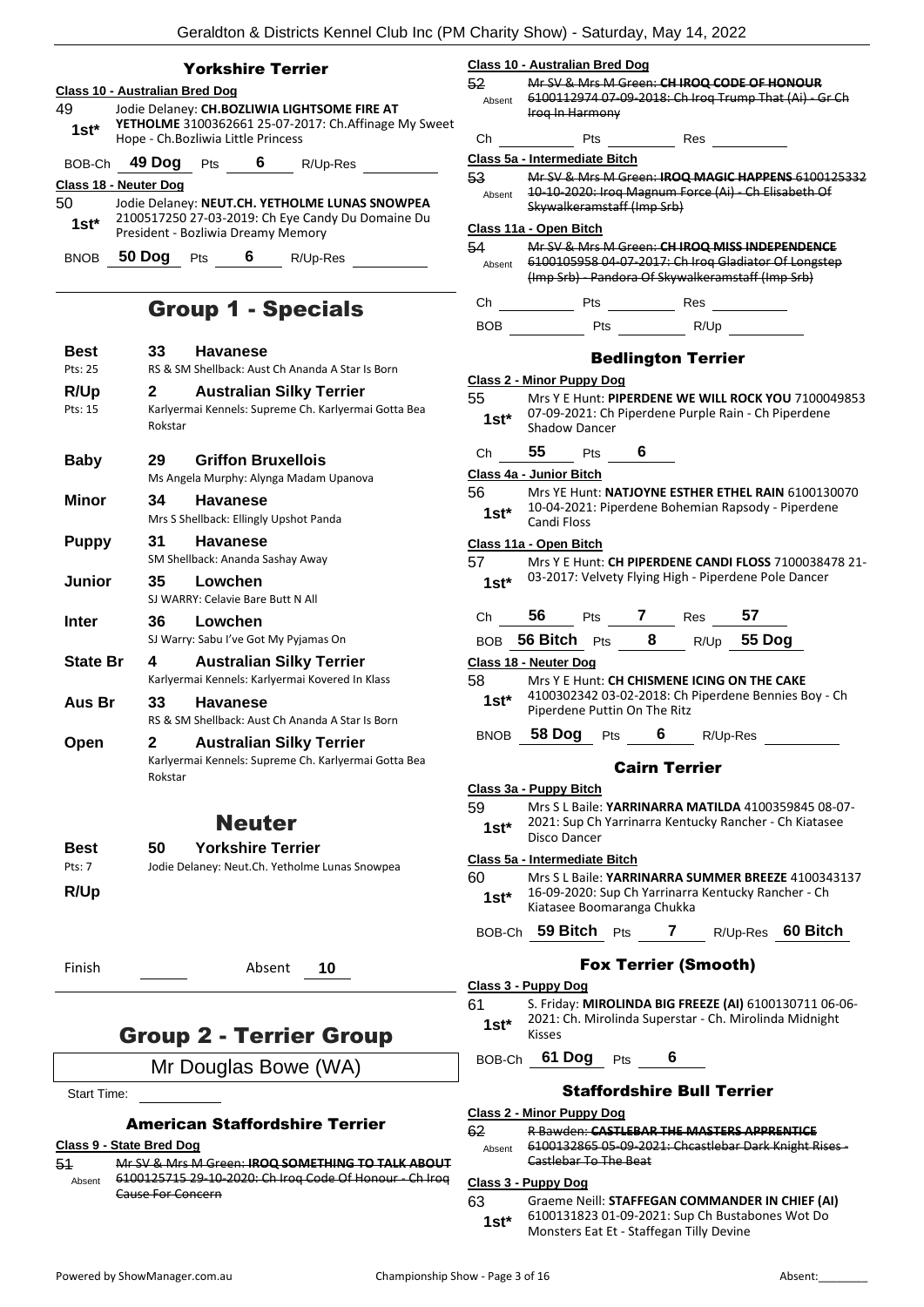| 64<br>Absent  | Mrs E.P. Findlater: ARTISINAL PITCH BLACK 6100129879 24-<br>05 2021: Artisinal Will I Am Powerpaws Flower Of<br>Scotland                                     |        |  |
|---------------|--------------------------------------------------------------------------------------------------------------------------------------------------------------|--------|--|
| 65<br>2nd     | Sandy Graham: AVONCREST NONCONFORMIST<br>6100130826 14-07-2021: Ch. Artisinal Most Wanted -<br>Westrova Stoic Fare Thee Well                                 |        |  |
|               | Class 5 - Intermediate Dog                                                                                                                                   |        |  |
| 66<br>$1st^*$ | Mrs C Allen: BULLITPROOF THE UNDERTAKER 6100125644<br>23-10-2020: Akinos Creating A Storm - Tullabull Sambuca                                                |        |  |
|               | <b>Class 9 - State Bred Dog</b>                                                                                                                              |        |  |
| 67<br>1st*    | Amanda Munro: FORMULABLUZ SUEDE SHOEZ<br>6100124530 03-08-2020: Formulabluz Brock Zerofive Jc -<br>Greyheart Memphis Blu Belle Jc                            |        |  |
| 68<br>2nd     | Serena Schewtschenko: TRUEBLEND HIT EM UP<br>6100106402 05-07-2017: Trueblend Tiptoen On Riffraff -<br>Trueblend No Ordinary Affair                          |        |  |
| Сh            | 66<br>63<br>10<br>Pts<br><b>Res</b>                                                                                                                          |        |  |
|               | Class 2a - Minor Puppy Bitch                                                                                                                                 |        |  |
| 69<br>2nd     | Michelle O'Brien: LACHCON WESTERN DUCHESS<br>4100365084 08-11-2021: Ch Gemra Archie Caporn Ov Kelso<br>- Ch Lachon Ssssssmokin                               |        |  |
| 70<br>1st*    | Mrs C Allen: <b>BULLITPROOF MISS DA MEANA</b> 6100131877<br>21-09-2021: Ch Castlebar Dark Knight Rises - Ch Bullitproof<br>Disturbed                         |        |  |
| 71<br>Absent  | Mrs E.P. Findlater: ARTISINAL CHANTILY LACE 6100132788<br>14 10 2021: Artisinal Jet Gem Westrova Stoic At Artisinal                                          |        |  |
| 72<br>3rd     | Mrs J Cook & Ms A Gray: STAFFEGAN SHE BEE STINGIN<br>6100131822 01-09-2021: Sup Ch Bustabones Wot Do<br>Monsters Eat Et - Staffegan Tilly Devine             |        |  |
|               | Class 4a - Junior Bitch                                                                                                                                      |        |  |
| 73<br>1st*    | Mrs E P Findlater: ARTISINAL HELLS ANGEL 6100128602 03-<br>03-2021: Tullabull Ace Of Spades - Artisinal Turning Tables                                       |        |  |
|               | Class 5a - Intermediate Bitch                                                                                                                                |        |  |
| 74            | Amanda Munro: FORMULABLUZ BRITE LITE CITY                                                                                                                    |        |  |
| 1st           | 6100124533 03-08-2020: Formulabluz Brock Zerofive Jc -<br>Greyheart Memphis Blu Belle Jc                                                                     |        |  |
| ₩,<br>Absent  | <del>R Bawden: <b>CAST</b></del><br><del>LEBAR TO THE BEAT 6100121087</del><br><del>10-12-</del><br>2019: Ch Vanstaff Powerbuilt Ch Castlebar Raise The Roof |        |  |
|               | Class 10a - Australian Bred Bitch                                                                                                                            |        |  |
| 76<br>Absent  | R Bawden: CASTLEBAR BRUSH STROKES 6100114173 28-<br>09 2018: Sup Ch Castlebar Rise N Shine Ch Castlebar Raise<br><b>The Roof</b>                             |        |  |
|               | Class 11a - Open Bitch                                                                                                                                       | Ω<br>٤ |  |
| 77            | <b>R Bawden: CH CASTLEBAR HI HEELS FAST WHEELS</b>                                                                                                           |        |  |
| Absent        | 6100123119 04 03 2020: Ch Castlebar Dark Knight Rises-<br>Castlebar Super Impose                                                                             |        |  |
| Ch            | 70<br>10<br>69<br>Pts<br><b>Res</b>                                                                                                                          |        |  |
| BOB           | R/Up 70 Bitch<br>15<br>66 Dog<br><b>Pts</b>                                                                                                                  |        |  |
|               | Class 18a - Neuter Bitch                                                                                                                                     |        |  |
| 78<br>$1st*$  | Jackie Cook: CH STAFFEGAN GEMS PRIDE 6100095878 21-<br>11-2015: Ch Westrova Stoic Makers Mark - Britishpride<br>Black Gem                                    |        |  |
| 79<br>2nd     | Serena Schewtschenko: TRUEBLEND UNDER SUREILLANCE<br>6100106399 05-07-2017: Trueblend Tiptoen On Riffraff -<br>Trueblend No Ordinary Affair                  |        |  |
| BNOB          | 78 Bitch<br>7<br>R/Up-Res 79 Bitch<br>Pts                                                                                                                    |        |  |
|               |                                                                                                                                                              |        |  |

### Group 2 - Specials

| Best            | <b>Staffordshire Bull Terrier</b><br>66                                            |
|-----------------|------------------------------------------------------------------------------------|
| Pts: 21         | Mrs C Allen: Bullitproof The Undertaker                                            |
| R/Up<br>Pts: 11 | 61<br><b>Fox Terrier (Smooth)</b><br>S. Friday: Mirolinda Big Freeze (AI)          |
| Minor           | <b>Staffordshire Bull Terrier</b><br>70<br>Mrs C Allen: Bullitproof Miss Da Meana  |
| <b>Puppy</b>    | 61<br><b>Fox Terrier (Smooth)</b><br>S. Friday: Mirolinda Big Freeze (AI)          |
| Junior          | <b>Bedlington Terrier</b><br>56<br>Mrs YE Hunt: Natjoyne Esther Ethel Rain         |
| <b>Inter</b>    | <b>Staffordshire Bull Terrier</b><br>66<br>Mrs C Allen: Bullitproof The Undertaker |
| State Br        | <b>Staffordshire Bull Terrier</b><br>67<br>Amanda Munro: FORMULABLUZ SUEDE SHOEZ   |
| Aus Br          |                                                                                    |
| Open            | 57<br><b>Bedlington Terrier</b>                                                    |
|                 | Mrs Y E Hunt: Ch Piperdene Candi Floss                                             |
|                 | <b>Neuter</b>                                                                      |
| Best            | <b>Staffordshire Bull Terrier</b><br>78                                            |
| Pts: 8          | Jackie Cook: Ch Staffegan Gems Pride                                               |
| <b>R/Up</b>     | <b>Bedlington Terrier</b><br>58<br>Mrs Y E Hunt: Ch Chismene Icing On The Cake     |
| Finish          | Absent<br>10                                                                       |

### Group 3 - Gundog Group

| Mrs Ida Homer (WA) |  |
|--------------------|--|
|                    |  |

Start Time:

#### Clumber Spaniel

- **Class 11 - Open Dog**
- 80 Dr L Brain: **CH TANIWHA KAIMATA** 3100365435 31-10- 2017: Sup Ch Clussexx Kangaroo Jack (Imp Ita) - Nz Ch, Ch **1st**\* 2017: Sup Ch Clussexx Kangaroo Jack (Imp Nzl) Taniwha Pounamu Kahurangi (Ai) Imp Nzl)
- 

### Ch **80** Pts **6**

**Class 3a - Puppy Bitch** 81 Dr L Brain & Miss A Keulen-Brain: **MAKAPOYNT BETTE DAVIES** 6100130387 30-05-2021: Ch Taniwha Kaimata - Ch Westobro Paris (Ai) **1st\***

- Ch **81** Pts **6**
- BOB **80 Dog** Pts **7** R/Up **81 Bitch**

#### Cocker Spaniel

**Class 1 - Baby Puppy Dog**

82 Mrs M Riley & Mr H Dunstan: **WAWAGSTAR TIBERIUS CAESARS SON** 6100133339 24-11-2021: Ch. Irishclan Empires Sun - Irishclan Amazing Grace Absent

#### **Class 11 - Open Dog**

83 Mrs M Riley & Mr H Dunstan: **CH IRISHCLAN EMPIRES SUN** 2100504634 20-07-2018: Amamoor Solar Eclipse - Irishclan 1st<sup>\*</sup> <sup>21005046</sup>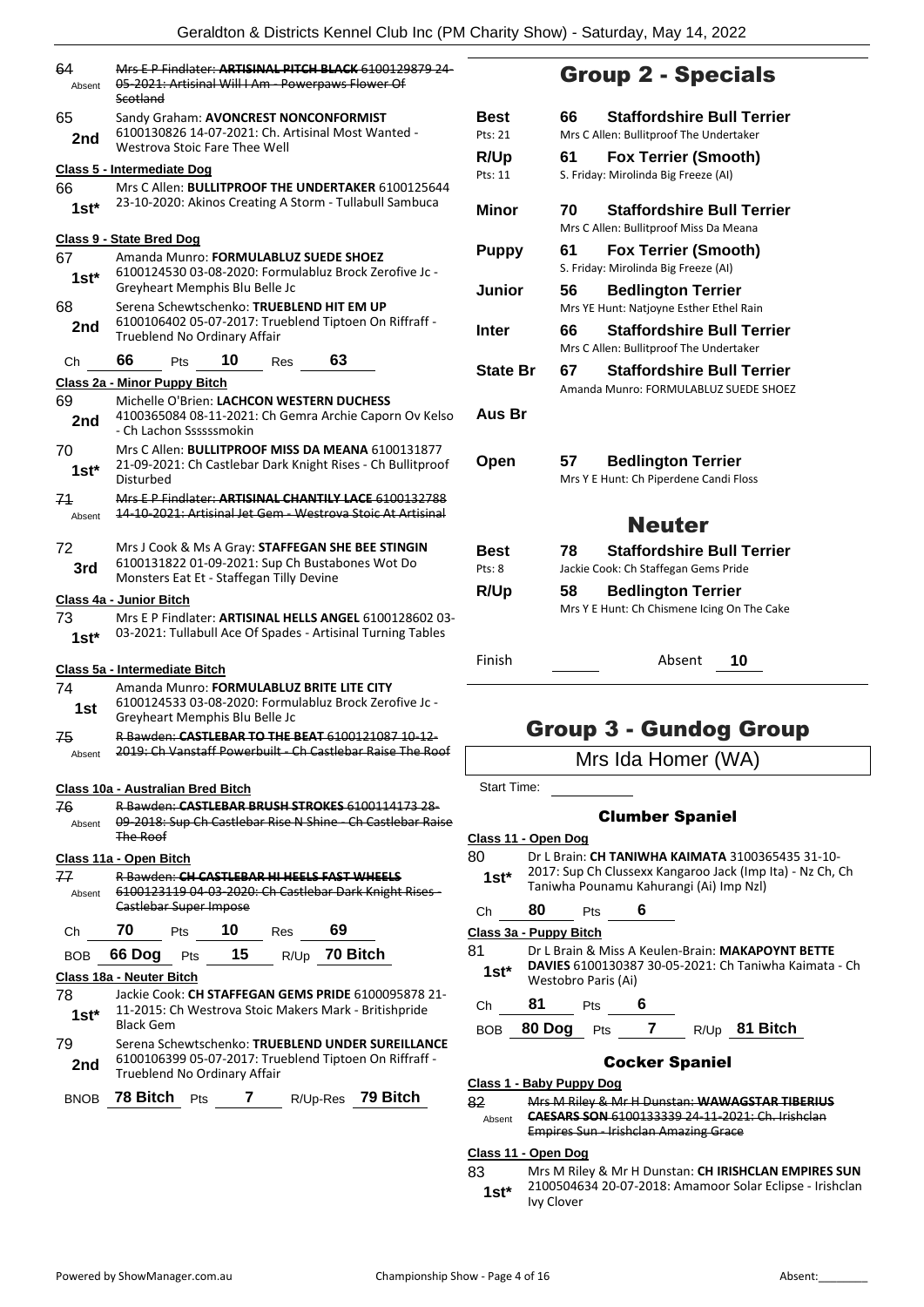## Ch **83** Pts **6**

#### **Class 1a - Baby Puppy Bitch**

- 84 M. Riley & H. Dunstan: **WAWAGSTAR AMETHEST GRACE** 6100133342 24-11-2021: Ch. Irishclan Empires Sun - Irishclan Amazing Grace **1st\*** 85 Mrs M Riley & Mr H Dunstan: **WAWAGSTAR TOPAZ GRACE**
- 6100133340 24-11-2021: Irishclan Empires Sun Irishclan 2nd <sup>6100133340</sup> 24<br>Amazing Grace

#### **Class 4a - Junior Bitch**

86 M & C Trinder: **APELDOORN UNCONDITIONAL LOVE** 2100563228 24 04 2021: Ch. Occuli Distinctive Look Occuli Midnight Blues Absent

#### **Class 5a - Intermediate Bitch**

87 Mrs M Riley & Mr H Dunstan: **IRISHCLAN AMAZING GRACE** 2100520168 18-05-2019: Irishclan Celtic Warrior - Irishclan Strawberry Kisses **1st\***

#### **Class 10a - Australian Bred Bitch**

88 Mrs JL and Miss SL Sewell: **AUST. CH. BIFIELD KEEPSAKE AT REGENCYBLUE (AI)** 4100304901 13-03-2018: Uk Sh Ch Veratey Vincenzo At Cassom (Jw) (Imp Uk) - Belcroft Mad About Diamonds **1st\***

Ch **88** Pts **7** Res **87**

BOB **88 Bitch** Pts **8** R/Up **83 Dog**

#### Cocker Spaniel (American)

#### **Class 18 - Neuter Dog**

89 MRS C D GRAY: **AZEL COME IN SPINNER AT EDELGEIST** 5100114847 25-10-2019: Dan Ch No Uch Prt Ch Se Ch Am Ch C.I.B. Sup Ch Azel Always Bet On The Black - Ch Azel La Chienne Noire **1st\***

BNOB **89 Dog** Pts **6**

#### English Springer Spaniel

- **Class 4 - Junior Dog**
- 90 Mrs L & Mr W Loftus: **MAKETAWA IM YOUR MAN**
- 3100427728 13-01-2021: Ch Maketawa Wicked Wish Ch 1st<sup>\*</sup> 3100427728 13-01-2021: Cardhu On The Money (Ai)

#### **Class 10 - Australian Bred Dog**

- 91 C Curtis & D Nicholson: **WYTCHER ANGEL EYES** 6100119988 01-11-2019: Ch. Barecho Custom Made - Ch. Barecho B 1st<sup>\*</sup> U<sub>I-II-ZU</sub>
- Ch **91** Pts **7** Res **90**

**Class 4a - Junior Bitch**

92 MRS G WILSON: **BRIABRAE MOON OVER ALDERAAN** 6100129583 09-04-2021: Cardhu Dare To Chase - Larona Whisper My Name Absent

#### **Class 5a - Intermediate Bitch**

93 C Curtis & D Nicholson: **CH. WYTCHER DANCING QUEEN** 6100119991 01-11-2019: Ch. Barecho Custom Made - Ch. 1st\* **DIUULL9991 UL-11-**<br>Barecho B Witched

#### **Class 9a - State Bred Bitch**

94 Mrs L & Mr W Loftus: **AUST CH OLBAH DUCHESS OF THE DUNES** 6100121704 08-03-2020: Sup. Ch. Cardhu Dare To **1st\* Dream** (Ai) - Ch. Cardhu On The Money (Ai) **1st\*** 

#### **Class 11a - Open Bitch**

| 95     | C Curtis & D Nicholson: CH. BARECHO B WITCHED (IMP                      |
|--------|-------------------------------------------------------------------------|
| $1st*$ | SWE) SE47518/2017 15-08-2017: Bimbik's Finch - Barecho<br>Glint Of Gold |

| Ch 95 Pts 8 Res 93 |  |                                 |
|--------------------|--|---------------------------------|
|                    |  | BOB 91 Dog Pts 10 R/Up 95 Bitch |

### Flat Coated Retriever

#### **Class 5a - Intermediate Bitch**

96 Christine Murray: **CH STARFLATZ CRIMSON AND CLOVER (AI)** 6100124158 12-07-2020: Grand Ch Sherepoint **1st\* And Subset Ally Subset Ally OLOGITY** Grand Ch Sherepoint Green Ivy Rn **1st Ally Rn 1st Ally Rn 1st Ally Rn** 

#### **Class 10a - Australian Bred Bitch**

97 Christine Murray: **GRAND CH SHEREPOINT GREEN IVY RN** 5100096197 01-10-2016: Ch Sherepoint Cracked Pepper - Ch Kellick Take A Break **1st\***

BOB-Ch **97 Bitch** Pts **7** R/Up-Res **96 Bitch**

#### German Shorthaired Pointer

#### **Class 1 - Baby Puppy Dog**

- 98 Miss A Keulen-Brain: **GILLBRAE VALENTINO** 4100367517
- 14-02-2022: Eltriste Among The Bold (Ai) Ch Gillbrae Hi **2nd** 14-02-2022: Eltris<br>Calypsoangle (Ai)
- 99 W Bond: **ROOOBLUU REBEL ROUSER** 6100134075 27-12-
- 2021: Benanee Justa Highlander Rooobluu Moon Hopper **1st**

#### **Class 10 - Australian Bred Dog**

- 100 Miss A Keulen Brain & Heiderst Kennels: **HEIDERST TO THE MOON N BACK** 5100113522 11-07-2019: Can Ch. Sup Ch.
- Flower Creek Takin Care Of Buisness Sup Ch. Heiderst Sailor Moon **1st\***

#### **Class 11 - Open Dog**

- 101 Bond W: **BENANEE HOLLYWOOD GANGSTER (AI)**
- 6100103889 21-03-2017: Ch Benanee Gateway To Power 1st\* b100103889 21-03-2017: Ch Benanee Heaps Of Sparkle
- Ch **100** Pts **7** Res **101**

#### **Class 1a - Baby Puppy Bitch**

#### 102 Anne Whitehead: **WAHRELEGENDE NEW BEGININNINGS**

6100134851 11-01-2022: Benanee Hollywood Gangster (Ai) - Wahrelegende Brewing Storm **1st\***

#### **Class 4a - Junior Bitch**

103 W Bond: **BENANEE BORN TO BOOGIE** 6100129497 19-05- 2021: Ciccio (Imp Italy) - Benanee Justa Rambling Rose **1st\***

#### **Class 9a - State Bred Bitch**

#### 104 A Whitehead: **WAHRELEGENDE SKYES THE LIMIT**

6100128627 20-01-2021: Benanee Hollywood Gangster - Wahrelegende Spirit Of The Sky **1st\***

| Ch | 104                   | <b>Pts</b> |   | Res | 103              |
|----|-----------------------|------------|---|-----|------------------|
|    | $BOB$ 100 $Dog$ $Pts$ |            | 9 |     | $R/Up$ 104 Bitch |

#### Golden Retriever

#### **Class 5 - Intermediate Dog**

- 105 Mrs M Casas: **ANEIRABY ALMIGHTY SHIELD** 6100119788
	- 08-08-2019: Ch. Fantango Here Comes The Sun Ch. Aneiraby Ohm Cant Resist **1st**

#### **Class 10 - Australian Bred Dog**

- 106 Peter F Andrew: **AUSTRALIAN CHAMPION BLUEBREEZE**
- **BEHIND THE LEGEND** 2100501297 11-07-2018: Aust. Sup. Ch. Bluebreeze Hero Of Never Land - Ch Bluebreeze Nine Pieces O Eight **1st\***

#### **Class 11 - Open Dog**

- 107 Miss ER Hodgson: **CH PIARKI ROCHER** 2100423660 07-02-
- 2015: Sup Ch Chaleur Hilfiger Ch Fernfall My Sweet Dream **1st\***

Ch **107** Pts **8** Res **106**

**Class 1a - Baby Puppy Bitch**

108 Peter F Andrew: **BLUEBREEZE CARPE DIEM** 2100576494 08- 12-2021: Alubyc Tsunami (Ai) - Ch. Bluebreeze Romeos **1st**\* **14-2021: All**<br>Passion (Ai)

#### **Class 5a - Intermediate Bitch**

109 Dr Carla O'Donnell: **ANEIRABY EE CHEE WA MAA** 6100124682 18-08-2020: Aneiraby Yule Be Stellar - Ch Aneiraby Its Electrifying **1st\***

110 Miss ER Hodgson: **BURRAGUNDY JUST A DASH** 2100549272 01-10-2020: Oceanviews Jackaroo - Burragundy Heaven Sent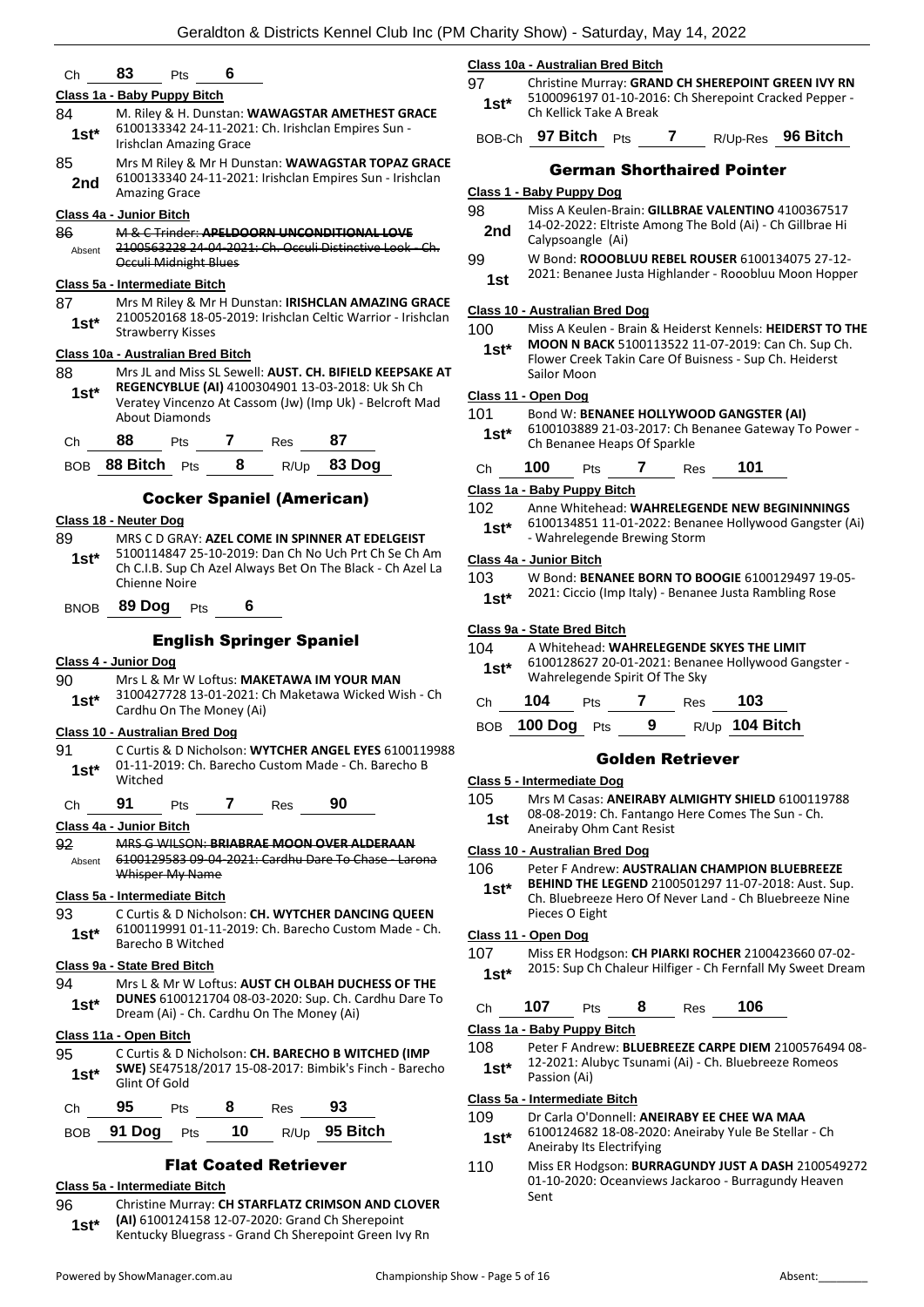| 111<br>$1st^*$    | Dr Carla O'Donnell: ANEIRABY NINIANES CHARM (AI)<br>6100110817 11-04-2018: Ch Xanthas Fletcher Christian Jw<br>(Imp Uk) - Ch Aneiraby Its Electrifying (Ai) |            |   |                           |              |                                                                                                                  |
|-------------------|-------------------------------------------------------------------------------------------------------------------------------------------------------------|------------|---|---------------------------|--------------|------------------------------------------------------------------------------------------------------------------|
|                   | Class 10a - Australian Bred Bitch                                                                                                                           |            |   |                           |              |                                                                                                                  |
| 112<br>1st        | Dr Carla O'Donnell: ANEIRABY AIR OF MYSTERY<br>6100119787 08-08-2019: Ch Fantango Here Comes The Sun<br>(Ai) - Ch Aneiraby Ohm Cant Resist                  |            |   |                           |              |                                                                                                                  |
| Ch                | 109                                                                                                                                                         | <b>Pts</b> |   | $9$ Res                   | 112          |                                                                                                                  |
|                   | BOB 107 Dog Pts 12                                                                                                                                          |            |   |                           | R/Up 106 Dog |                                                                                                                  |
|                   |                                                                                                                                                             |            |   | <b>Labrador Retriever</b> |              |                                                                                                                  |
| 113<br>$1st^*$    | Class 9 - State Bred Dog                                                                                                                                    |            |   |                           |              | Hayley Stephens: CH KUUWA JINGERA 6100079710 19-11-<br>2012: Lacote Roman Emperor - Riverinalabs Kimberley Rose  |
| 114<br>Absent     | <b>Class 10 - Australian Bred Dog</b><br>Bravo Messi (Rus) - Ch Blackboy Aint Half Hot                                                                      |            |   |                           |              | Ms J Van Dinter & Courtsum Kennels: SANGATE ANOTHER<br>FINE MESS (AI) 6100118612 19-08-2019: Rkf Ch Rus Ch       |
| BOB-Ch            | 113 Dog Pts                                                                                                                                                 |            |   | 6 R/Up-Res                |              |                                                                                                                  |
| 115<br>$1$ st $*$ | Class 18a - Neuter Bitch<br>Chime                                                                                                                           |            |   |                           |              | Hayley Stephens: CONTILL SUMMER STORM 6100080963<br>07-02-2013: Croftsway Oh Golly Gosh - Croftsway Wind         |
|                   | BNOB 115 Bitch Pts                                                                                                                                          |            | 6 |                           | R/Up-Res     |                                                                                                                  |
|                   |                                                                                                                                                             |            |   | Weimaraner                |              |                                                                                                                  |
| 116<br>1st*       | Class 2a - Minor Puppy Bitch<br>Full Of Dreams Ai                                                                                                           |            |   |                           |              | L J Millman: GRAUSCHATZI INK PINK U STINK 6100132963<br>31-10-2021: Ashlaren Good Time Charlie - Grauschatzi Sky |
|                   | Class 11a - Open Bitch                                                                                                                                      |            |   |                           |              |                                                                                                                  |
| 117<br>1st*       | LJ Millman: GRAUSCHATZI SKY FULL OF DREAMS AI<br>6100109093 29-12-2017: Ch Weisup Ash Cloud At<br>Stolzjager (Imp Nz) - Grauschatzi Flanders Poppy          |            |   |                           |              |                                                                                                                  |
|                   | BOB-Ch 117 Bitch Pts                                                                                                                                        |            |   | 7                         | R/Up-Res     | 116 Bitch                                                                                                        |

### Group 3 - Specials

| Best<br>Pts: 25        | 91                  | <b>English Springer Spaniel</b><br>C Curtis & D Nicholson: Wytcher Angel Eyes                                 |
|------------------------|---------------------|---------------------------------------------------------------------------------------------------------------|
| <b>R/Up</b><br>Pts: 15 | 100                 | <b>German Shorthaired Pointer</b><br>Miss A Keulen - Brain & Heiderst Kennels: HEIDERST TO<br>THE MOON N BACK |
| Baby                   | 102                 | <b>German Shorthaired Pointer</b><br>Anne Whitehead: Wahrelegende New Begininnings                            |
| Minor                  | 116                 | Weimaraner<br>L.J Millman: Grauschatzi Ink Pink U Stink                                                       |
| <b>Puppy</b>           | 81<br><b>DAVIES</b> | <b>Clumber Spaniel</b><br>Dr L Brain & Miss A Keulen-Brain: MAKAPOYNT BETTE                                   |
| <b>Junior</b>          | 90                  | <b>English Springer Spaniel</b><br>Mrs L & Mr W Loftus: Maketawa Im Your Man                                  |
| Inter                  | 93                  | <b>English Springer Spaniel</b><br>C Curtis & D Nicholson: CH. Wytcher Dancing Queen                          |
| <b>State Br</b>        | 104                 | <b>German Shorthaired Pointer</b><br>A Whitehead: Wahrelegende Skyes The Limit                                |
| Aus Br                 | 91                  | <b>English Springer Spaniel</b><br>C Curtis & D Nicholson: Wytcher Angel Eyes                                 |
| Open                   | 107                 | Golden Retriever<br>Miss ER Hodgson: Ch Piarki Rocher                                                         |
|                        |                     | <b>Neuter</b>                                                                                                 |
| Best<br>Pts: 7         | 89                  | <b>Cocker Spaniel (American)</b><br>MRS C D GRAY: AZEL COME IN SPINNER AT EDELGEIST                           |
| R/Up                   | 115                 | Labrador Retriever<br>Hayley Stephens: Contill Summer Storm                                                   |

Finish Absent **4**

### Group 4 - Hound Group



#### **Class 10 - Australian Bred Dog**

120 Mrs L. Cooper: **CH. EURABBIE KATOS** 2100453537 01-06- 2016: Ch. Baagna Jiminy Cricket - Tamard Thundabird **1st\***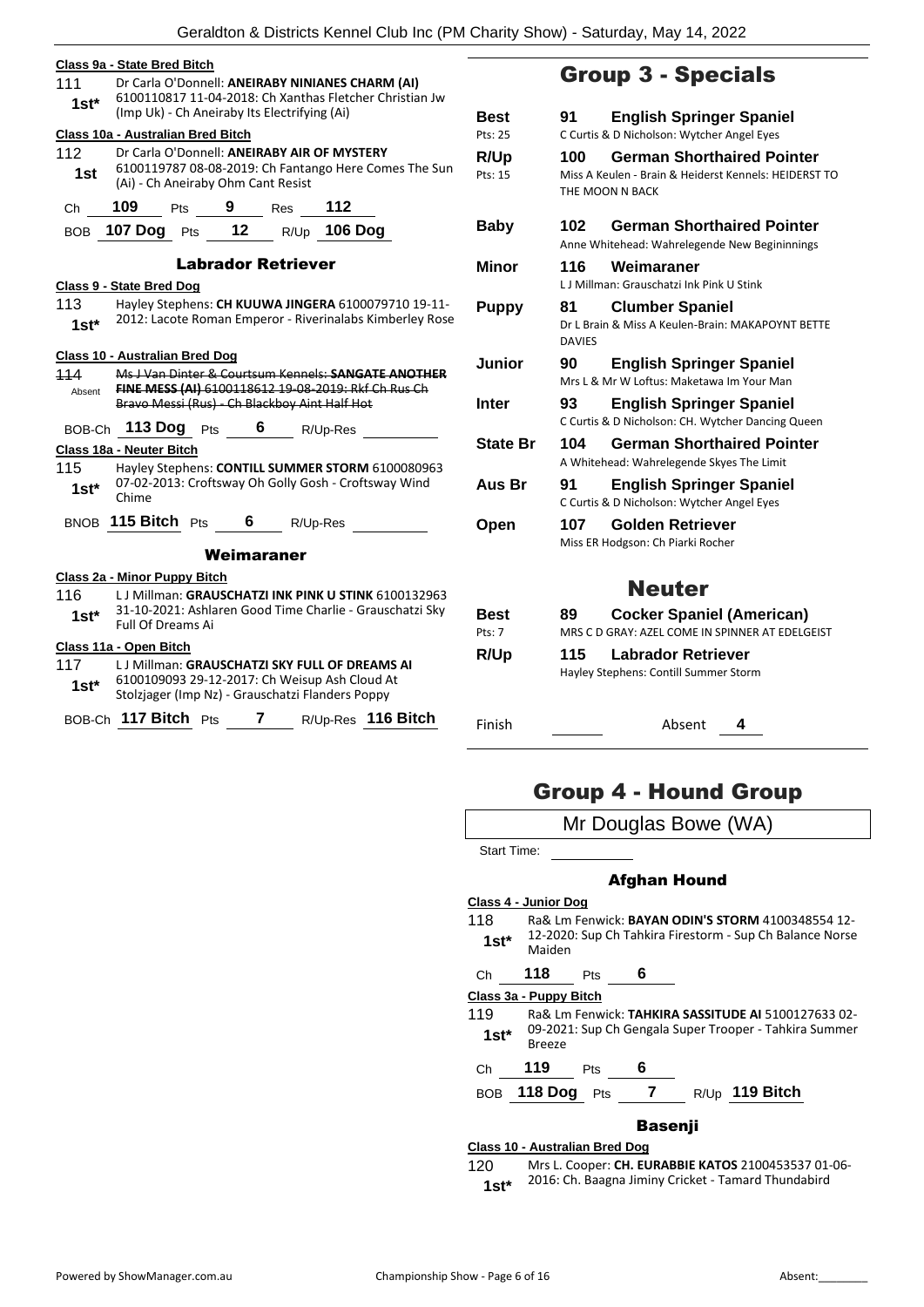| 120<br>6<br>Pts<br>Сh                                                                                                                                   | <b>Irish Wolfhound</b>                                                                                                                                            |
|---------------------------------------------------------------------------------------------------------------------------------------------------------|-------------------------------------------------------------------------------------------------------------------------------------------------------------------|
| Class 5a - Intermediate Bitch                                                                                                                           | Class 5a - Intermediate Bitch                                                                                                                                     |
| 121<br>Mrs L. Cooper: REMWIN SOLATAIRE 2100540166 12-05-<br>2020: Ch. Remwin Wrinkle In Time - Ch. Remwin<br>$1st*$<br>Itsallaboutme                    | S. Runciman: CUMOCROI AUTUMN OF KENZIE (AI)<br>131<br>6100125286 20-09-2020: Ocoolio Of First Avenue (Bel) - Ch.<br>Absent<br>Fleetwood Lia At Cumocroi (Imp Nzl) |
| 121<br>6<br>Pts<br>Ch                                                                                                                                   | BOB-Ch<br>Pts                                                                                                                                                     |
| BOB 120 Dog Pts 7 R/Up 121 Bitch                                                                                                                        | <b>Rhodesian Ridgeback</b>                                                                                                                                        |
| <b>Beagle</b>                                                                                                                                           | Class 3 - Puppy Dog                                                                                                                                               |
| Class 10 - Australian Bred Dog                                                                                                                          | 132<br>MR D CAPPELLO: KALYPSY MAKER OF RAINBOWS                                                                                                                   |
| 122<br>Mr A J & N Crocker: TONICBAY RUSTY OAK 6100117075 08-                                                                                            | 6100130363 11-06-2021: Amashutu Tommy Hilfiger - Ch.<br>$1st^*$<br>Kalypsy Perfect Storm                                                                          |
| 04-2019: Ch Mayster Mahogany - Tonicbay Caramel Kiss<br>$1st^*$                                                                                         | <b>Class 5 - Intermediate Dog</b>                                                                                                                                 |
| 122<br>Pts<br>6<br>Ch                                                                                                                                   | Amanda Gardner: AMASHUTU TOMMY HILFIGER<br>133<br>3100405665 07-03-2020: Ch Amashutu Pirate King - Ch                                                             |
| Class 5a - Intermediate Bitch                                                                                                                           | $1st^*$<br>Shelridge Dangerous Moonlight                                                                                                                          |
| 123<br>Mr A J & N Crocker: TONICBAY LIBERTY BELL 6100124102                                                                                             | 132<br>$\overline{7}$<br>Res <b>133</b><br>Pts<br>Ch                                                                                                              |
| 04-07-2020: Ch Mayster Mahogany - Tonicbay Caramel Kiss<br>$1st*$                                                                                       | Class 3a - Puppy Bitch                                                                                                                                            |
| 123<br>Pts $\overline{\mathbf{6}}$<br>Ch                                                                                                                | Tanya Nugent: KALYPSY RAIN DANCER 6100130355 11-06-<br>134<br>2021: Amashutu Tommy Hilfiger - Ch Kalypsy Perfect Storm                                            |
| BOB 122 Dog Pts 7 R/Up 123 Bitch                                                                                                                        | $1st*$                                                                                                                                                            |
|                                                                                                                                                         | 134<br>Pts $\overline{\mathbf{6}}$<br>Ch                                                                                                                          |
| <b>Dachshund (Smooth Haired)</b>                                                                                                                        | BOB 132 Dog Pts 8 R/Up 134 Bitch                                                                                                                                  |
| Class 9 - State Bred Dog<br>Mr PJ & Mrs AJ Howie: CH TRUEANTALLAN BLACK REMUS<br>124                                                                    |                                                                                                                                                                   |
| 6100103205 21-01-2017: Ch Daldach Stamford Bridge(Ai) -<br>$1st*$                                                                                       | <b>Saluki</b><br>Class 4 - Junior Dog                                                                                                                             |
| Ch Daxenburg Princess                                                                                                                                   | 135<br>D SIMPSON & A LANGFORD: ALSHIRA ROBIN                                                                                                                      |
| BOB-Ch 124 Dog Pts 6 R/Up-Res                                                                                                                           | GOODFELLOW (AI) 2100558385 26-01-2021: Mwinda<br>$1st^*$                                                                                                          |
| <b>Class 18a - Neuter Bitch</b>                                                                                                                         | Zephan (Nzl) - Ch. Dual. Ch. (Lc) Alshira Iolanthe (Ai) Et. Jc.                                                                                                   |
| 125<br>Mr PJ & Mrs AJ Howie: CH COTTESLOE MOON LIGHT<br>SERENADE 3100356967 15-03-2017: Ch Cottesloe Encore -<br>$1st^*$<br>Ch Cottesloe Sweet Serenity | BOB-Ch 135 Dog Pts 6<br><b>Whippet</b>                                                                                                                            |
| BNOB 125 Bitch Pts 6 R/Up-Res                                                                                                                           | Class 1 - Baby Puppy Dog                                                                                                                                          |
| <b>Dachshund Miniature (Smooth Haired)</b>                                                                                                              | 136<br>Miss T J Riley: HARROWAY LET THE GAME BEGIN<br>6100133636 09-12-2021: Harroway Blame Game - Ch<br>2nd<br>Harroway French Vanilla                           |
| Class 3 - Puppy Dog<br>126<br>Lynne Jooste: ANNARIC SEA SKIPPER 6100131165 19-07-                                                                       | 137<br>Mrs D & Mr C Reynolds: TATOOINE WHOS YA DADDY                                                                                                              |
| 2021: Sup Ch Lowenhyte Harry - Diamondrough Autum<br>1st<br>Mist                                                                                        | 6100134453 23-01-2022: Sup Ch Taejaan Caught In The Act<br>1st<br>- Tatooine Polly Waffle Jc                                                                      |
| 126<br>6<br>Pts<br>Ch                                                                                                                                   | Class 3 - Puppy Dog                                                                                                                                               |
| Class 3a - Puppy Bitch                                                                                                                                  | 138<br>lan B Cross: TATOOINE DORY 6100130327 25-06-2021:<br>Tatooine Fizzy Pop - Tatooine Poised Poppy<br>$1st*$                                                  |
| 127<br>Mr PJ & Mrs AJ Howie: <b>ANNARIC JEWEL OF THE SEA</b><br>6100131169 19-07-2021: Sup Ch Lowenhyte Harry -                                         |                                                                                                                                                                   |
| $1st*$<br>Diamondrough Autum Mist                                                                                                                       | Class 5 - Intermediate Dog                                                                                                                                        |
| Class 10a - Australian Bred Bitch                                                                                                                       | 139<br>Ms Pamela Campbell: ARCON LOVE GAME AT HARROWAY<br>(IMP NZL) 08698-2020 09-11-2020: Am Grch Aberdeen<br>$1st^*$                                            |
| Mr PJ & Mrs AJ Howie: DIAMONDROUGH AUTUM MIST<br>128<br>3100388581 20-01-2019: Peridot Du Pre Al Valeye (Imp Bel)                                       | Remarkable In Paris (Usa) - Nz Ch Arcon Poker Face                                                                                                                |
| $1st*$<br>Intha Wind<br>- Annaric Wee Diamond Intha Wind                                                                                                | Class 10 - Australian Bred Dog                                                                                                                                    |
| 128<br>127<br>7<br>Pts<br>Res<br>Ch                                                                                                                     | 140<br>Mrs A Ferguson: ANINBRAE STRUTS LIKE A BOSS<br>6100114811 08-12-2018: Supch Arjai Like A Criminal -<br>2nd                                                 |
| 8<br>BOB 127 Bitch Pts<br>R/Up 128 Bitch                                                                                                                | Calahorra River Tigris<br>141<br>Ms Pamela Campbell: HARROWAY BLAME GAME                                                                                          |
| Class 18a - Neuter Bitch                                                                                                                                | 6100121260 29-01-2020: Sup Ch Beauroi Blame It Onth<br>$1st*$                                                                                                     |
| 129<br>Mr PJ & Mrs AJ Howie: CH ANNARIC WEE WILLOW IN THE<br>WIND 6100081490 26-03-2013: Am Ch Can Ch Grandgables                                       | Reign - Ch Harroway Playing Fair                                                                                                                                  |
| $1st*$<br>Wee Thornicator (Imp Can)) - Ch Annaric Scarlet Mist                                                                                          | 138<br>141<br>9<br>Pts<br>Res<br>Ch                                                                                                                               |
| BNOB 129 Bitch Pts<br>6<br>R/Up-Res                                                                                                                     | Class 1a - Baby Puppy Bitch                                                                                                                                       |
| <b>Dachshund (Wire Haired)</b>                                                                                                                          | 142<br>Mrs D & Mr C Reynolds: TATOOINE EAT MY SHORTS<br>6100134454 23-01-2022: Sup Ch Taejaan Caught In The Act<br>$1st*$<br>- Tatooine Polly Waffle Jc           |
| Class 4 - Junior Dog<br>130<br>Dr L A Weston: CAYUGARIDGE HERSHEY KISS (AI)                                                                             | 143<br>Mrs D & Mr C Reynolds: TATOOINE GO WITH THE FLOW                                                                                                           |
| 2100556216 24-11-2020: Uk Ch Zlowfox Av Larhjelm At<br>$1st*$                                                                                           | 6100134455 23-01-2022: Sup Ch Taejaan Caught In The Act<br>3rd<br>- Tatooine Polly Waffle Jc                                                                      |
| Sunsong (Uk) - Ch Cayugaridge Leahi                                                                                                                     | 144<br>Ms Pamela Campbell: HARROWAY SUBLIME 6100133634                                                                                                            |
| BOB-Ch 130 Dog Pts<br>6                                                                                                                                 | 09-12-2021: Harroway Blame Game - Ch Harroway French<br>2nd<br>Vanilla                                                                                            |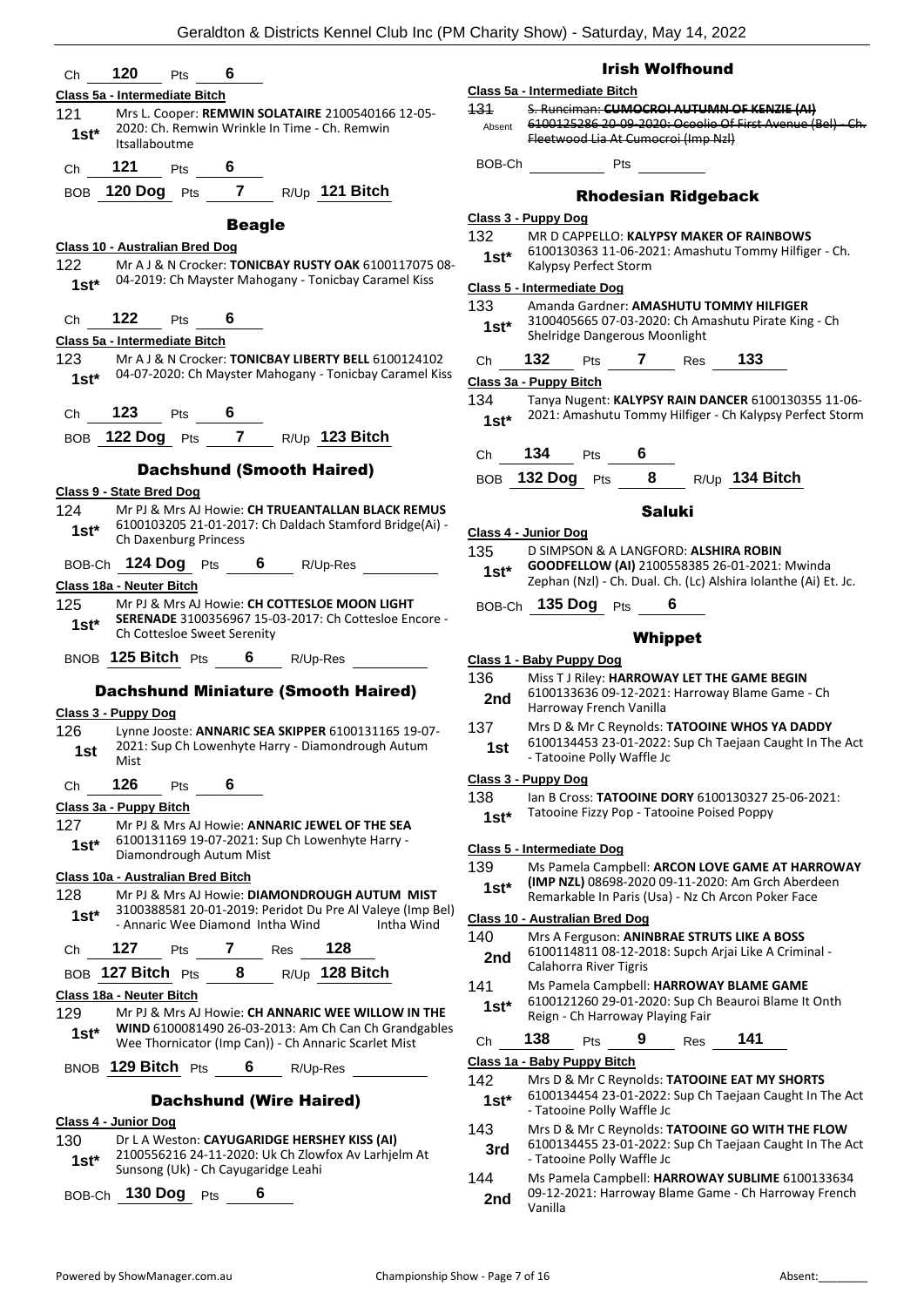|                | Class 2a - Minor Puppy Bitch                                                                                                                |             |  |  |  |  |
|----------------|---------------------------------------------------------------------------------------------------------------------------------------------|-------------|--|--|--|--|
| 145<br>$1st^*$ | Jo Kramer: <b>ARJAI HEART OF GLASS</b> 6100133011 03-11-<br>2021: Sup Ch Arjai Like A Criminial - Sup Ch Chakrata<br>Mistress Matilda<br>Be |             |  |  |  |  |
| 146<br>2nd     | Mrs D & Mr C Reynolds: ANINBRAE TATOOINES GALAXY<br>6100132873 17-10-2021: Tatooine Death Wish - Calahorra<br><b>River Tigris</b>           | Pts:<br>R/l |  |  |  |  |
|                | Class 3a - Puppy Bitch                                                                                                                      | Pts:        |  |  |  |  |
| 147<br>2nd     | Brook Rogers: TATOOINE GODDESS MAIA 6100130325 25-<br>06-2021: Tatooine Fizzy Pop - Tatooine Poised Poppy                                   | Ba          |  |  |  |  |
| 148<br>1st     | MISS K BELL: WHIPSIKAL WHAT A RUSH 6100129886 28-<br>05-2021: Sup.Ch.Taejaan Caughtin The Act - Ariai Moves<br>Like A Criminal              | Mil         |  |  |  |  |
|                | Class 9a - State Bred Bitch                                                                                                                 | Pu          |  |  |  |  |
| 149<br>2nd     | Mrs A Ferguson: ANINBRAE DIVINE CALAMITY 6100128949<br>21-03-2021: Supch Taejaan Caughtin The Act - Aninbrae<br>Just Like A Song            | Jul         |  |  |  |  |
| 150<br>$1st*$  | Ms Pamela Campbell: CH HARROWAY VANITY FAIR<br>6100121261 29-01-2020: Sup Ch Beauroi Blame It Onth<br>Reign - Ch Harroway Playing Fair      | Int         |  |  |  |  |
| Ch             | 150<br>11<br>145<br>Pts<br>Res                                                                                                              | Sta         |  |  |  |  |
| <b>BOB</b>     | 15<br><b>138 Dog</b><br>150 Bitch $P$ ts<br>R/Up                                                                                            |             |  |  |  |  |
|                | Class 18a - Neuter Bitch                                                                                                                    | Au          |  |  |  |  |
| 151<br>$1st^*$ | Mrs A Ferguson: CALAHORRA RIVER TIGRIS 2100444907<br>10-01-2016: Supch Rushdale Riverman - Neut Ch Calahorra<br>Harrods                     |             |  |  |  |  |
|                | BNOB 151 Bitch Pts<br>6<br>R/Up-Res                                                                                                         |             |  |  |  |  |
|                |                                                                                                                                             | Be          |  |  |  |  |

### Group 4 - Specials

| Best<br>Pts: 25 | 150<br>Whippet<br>Ms Pamela Campbell: Ch Harroway Vanity Fair                         |
|-----------------|---------------------------------------------------------------------------------------|
| R/Up<br>Pts: 15 | Whippet<br>138<br>Ian B Cross: Tatooine Dory                                          |
| Baby            | Whippet<br>142<br>Mrs D & Mr C Reynolds: Tatooine Eat My Shorts                       |
| Minor           | 145<br>Whippet<br>Jo Kramer: Arjai Heart of Glass                                     |
| <b>Puppy</b>    | 138<br>Whippet<br>Ian B Cross: Tatooine Dory                                          |
| Junior          | <b>Dachshund (Wire Haired)</b><br>130<br>Dr L A Weston: Cayugaridge Hershey Kiss (AI) |
| Inter           | 139<br>Whippet<br>Ms Pamela Campbell: Arcon Love Game at Harroway (Imp<br>NZL)        |
| <b>State Br</b> | 150<br><b>Whippet</b><br>Ms Pamela Campbell: Ch Harroway Vanity Fair                  |
| Aus Br          | 141<br>Whippet<br>Ms Pamela Campbell: Harroway Blame Game                             |
|                 | <b>Neuter</b>                                                                         |
|                 | <b>Dachshund Miniature (Smooth</b>                                                    |
| Best<br>Pts: 8  | Haired)<br>129<br>Mr PJ & Mrs AJ Howie: CH ANNARIC WEE WILLOW IN THE<br><b>WIND</b>   |
| R/Up            |                                                                                       |
|                 |                                                                                       |
| Finish          | Absent<br>1                                                                           |
|                 |                                                                                       |

### Group 5 - Working Dog Group

|             | Mrs Kerry Cannon (NSW)                                            |
|-------------|-------------------------------------------------------------------|
| Start Time: |                                                                   |
|             | <b>Australian Cattle Dog</b>                                      |
|             | Class 4 - Junior Dog                                              |
| 152         | Mrs S.M. Lippiatt: LANDMASTER MERCY 5100125444 23-                |
| $1st*$      | 03-2021: Ch. Landmaster Show No Mercy - Willowpark<br>Moody Blues |

BOB-Ch **152 Dog** Pts **6**

#### Australian Kelpie

#### **Class 9 - State Bred Dog**

153 Mrs S Einam: **CH SANDSPRITE EARTH WIND N FIRE**

6100118051 07-07-2019: Ch Sandsprite Th Paddock Prince - 1st\* b100118051 07-07-2019: Ch Sands<br>Ch Sandsprite Maybe Im A Natural

#### Ch **153** Pts **6**

#### **Class 1a - Baby Puppy Bitch**

154 Mrs S Einam: **SANDSPRITE BLOSSOM BEACH** 6100134204 10-01-2022: Sandsprite Sunset Seduction - Gr Ch Huntarush **1st**\* 10-01-2022: Sa<br>Blossom Point

#### **Class 10a - Australian Bred Bitch**

155 Mrs S Einam: **GR CH HUNTARUSH BLOSSOM POINT** 2100493880 07-03-2018: Gr Ch Sandsprite Land Down Under - Ch Qdos Bronte **1st\***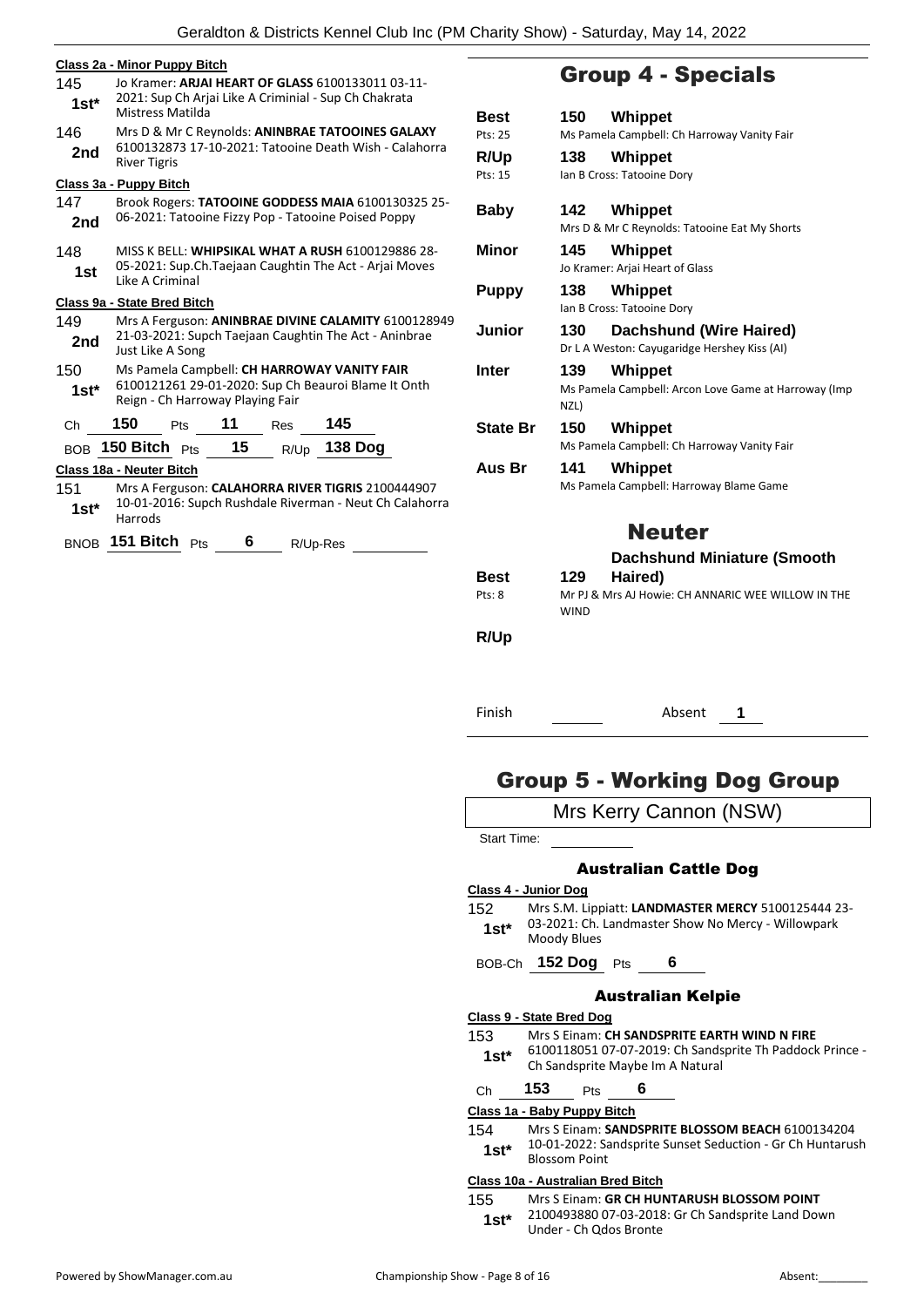| Ch                                          | 155<br>6<br>Pts                                                                                   | Сł                       |  |  |  |
|---------------------------------------------|---------------------------------------------------------------------------------------------------|--------------------------|--|--|--|
| BOB.                                        | $\overline{7}$<br>153 Dog<br>R/Up 155 Bitch<br>Pts                                                | Cla:                     |  |  |  |
|                                             | <b>Australian Shepherd</b>                                                                        | 168                      |  |  |  |
|                                             | <b>Class 2 - Minor Puppy Dog</b>                                                                  |                          |  |  |  |
| 156                                         | Tim Thomas & Belinda West: OCHAYE GLOBE TROTTER                                                   | Cla:                     |  |  |  |
| $1st*$                                      | 4100359582 21-08-2021: Sup Ch Am Ch Impacts Teddy                                                 | 169                      |  |  |  |
|                                             | Ruxpin (Imp Usa) - Sup Ch Ochaye New Beginnings                                                   |                          |  |  |  |
|                                             | Class 4 - Junior Dog                                                                              |                          |  |  |  |
| 157                                         | Belinda West: WILLABAA YOU CAN DREAM IT AT OCHAYE                                                 | Cla:                     |  |  |  |
| 1st*                                        | 3100431736 25-04-2021: Sentikki Absolute Value (Imp Den)                                          | 17(                      |  |  |  |
|                                             | - Ch Sutters Sitting Pretty (Imp Nz)                                                              |                          |  |  |  |
| Ch                                          | 157<br>156<br>7<br>Pts<br><b>Res</b>                                                              |                          |  |  |  |
|                                             | Class 10a - Australian Bred Bitch                                                                 | Clas                     |  |  |  |
| 158                                         | T Thomas, B West, S Corker & J Stankovic: CH OCHAYE BY                                            | 17'                      |  |  |  |
| $1st^*$                                     | DESIGN 4100339279 17-07-2020: Am Ch Aus Sup Ch Regal                                              | $\overline{\phantom{a}}$ |  |  |  |
|                                             | Reign Hightide Hit The Jackpot Ht (Imp Usa) - Ch Ochaye                                           | 172                      |  |  |  |
|                                             | Rock My World                                                                                     | 1                        |  |  |  |
| Ch                                          | 158<br>6<br><b>Pts</b>                                                                            |                          |  |  |  |
|                                             | 8<br>R/Up 157 Dog<br>BOB 158 Bitch $Pts$                                                          |                          |  |  |  |
|                                             |                                                                                                   | Cł                       |  |  |  |
|                                             | <b>Bearded Collie</b>                                                                             | B(                       |  |  |  |
|                                             | Class 10a - Australian Bred Bitch                                                                 |                          |  |  |  |
| 159                                         | Mrs. H. Innes: SANDYFORD IN THE SPOTLIGHT 6100124816                                              |                          |  |  |  |
| $1st*$                                      | 11-09-2020: Ch Colard Dreamaker - Grd Ch Silverstarz<br>Belgium Affair                            | <u>Cla</u>               |  |  |  |
|                                             |                                                                                                   | 173                      |  |  |  |
|                                             | BOB-Ch 159 Bitch Pts<br>6<br>R/Up-Res                                                             |                          |  |  |  |
|                                             | Class 18a - Neuter Bitch                                                                          |                          |  |  |  |
| 160                                         | Mrs. H. Innes: GRD CH SILVERSTARZ BELGIUM AFFAIR                                                  | B)                       |  |  |  |
| $1st*$                                      | 5100088131 10-06-2015: Cg Firstprizebears Lucky Strike<br>(Imp Belg) - Silverstarz Vegas Vanity   |                          |  |  |  |
| Cla:<br>BNOB 160 Bitch Pts<br>6<br>R/Up-Res |                                                                                                   |                          |  |  |  |
|                                             |                                                                                                   | 174                      |  |  |  |
|                                             | <b>Belgian Shepherd Dog (Malinois)</b>                                                            | 1                        |  |  |  |
|                                             | Class 10a - Australian Bred Bitch                                                                 |                          |  |  |  |
| 161                                         | Sofiana Alford: CH MALINWORKX DIZZY 4100308714 04-                                                | Сł                       |  |  |  |
| $1st*$                                      | 06-2018: Vonlindehof Arek (Ai) - Nordenstamm Chase                                                | Clas                     |  |  |  |
|                                             |                                                                                                   | 175                      |  |  |  |
|                                             | BOB-Ch 161 Bitch Pts<br>6                                                                         |                          |  |  |  |
|                                             | <b>Border Collie</b>                                                                              | Cł                       |  |  |  |
|                                             | Class 1 - Baby Puppy Dog                                                                          |                          |  |  |  |
| 162                                         | Dr. A Smith: NOBLESTARZZ TURN UP THE LIGHTS                                                       | B(                       |  |  |  |
| 2nd                                         | 6100134558 06-02-2022: Ch. Tullaview Turn Me Loose -                                              |                          |  |  |  |
|                                             | Noblestarzz Diamond N Th Bluff                                                                    |                          |  |  |  |
| 163                                         | F.D & H.A Hawkins: NOBLESTARZZ DONTPANIC JUSTFIRE                                                 | Cla:                     |  |  |  |
| 1st*                                        | 6100134055 07-01-2022: Sup Ch Nahrof Fire When Ready -                                            | 176                      |  |  |  |
|                                             | Aust Ch Tullacrest Panic At The Disco                                                             | Α                        |  |  |  |
| 164                                         | Ms D P Rose: DAYRE EMPYRE OF THE DRAGON<br>6100133500 03-12-2021: Bazentills Hot Foot Hamish (Imp |                          |  |  |  |
| 3rd                                         | Uk) - Dual Ch (T) Dayre Chyme Of The Dragon Ccd Ra Tsdx                                           | Cla:<br>177              |  |  |  |
|                                             | <u> Class 4 - Junior Dog</u>                                                                      |                          |  |  |  |
| 165                                         | Dr. A Smith: CAMBRAE MIDNIGHT SKY 5100124052 21-03-                                               |                          |  |  |  |
|                                             | 2021: Ch. Wynnlake A Drop In The Ocean - Ch. Waveney                                              |                          |  |  |  |
| 1st*                                        | Isle Of Skye Ud. Rae. Ad. Jd.                                                                     | Cł                       |  |  |  |
|                                             | <u> Class 10 - Australian Bred Doq</u>                                                            | Cla:                     |  |  |  |
| 166                                         | Dr. A Smith: CH. NOBLESTARZZ MILLION DOLLAR WIN                                                   | 178                      |  |  |  |
| Absent                                      | 6100119388 13 10 2019: Multi Ch. Qeltynn The Joker Ch.                                            | Α                        |  |  |  |
|                                             | Noblestarzz Frosted W Diamonds                                                                    |                          |  |  |  |
|                                             | <u> Class 11 - Open Dog</u>                                                                       | Cla:                     |  |  |  |
| 167                                         | Mrs P Smith & Mrs C Spencer: TULLAVIEW TRUTH BE TOLD                                              | 179                      |  |  |  |
| $4 - 4*$                                    | (AI) 2100547154 09-09-2020: Nz Ch Waveney Kozmic                                                  |                          |  |  |  |

Eclipse - Ch Tullaview This Much Is True (Ai) **1st\***

# Ch **165** Pts **7** Res **167**

#### **Class 1a - Baby Puppy Bitch**

- 168 Dr. Ambre Smith: **NOBLESTARZZ READY AIM PARTY**
- 6100134056 07-01-2022: Sup. Ch. Nahrof Fire When Ready 1st <sup>oldo134056</sup> 07-01-2022: sup. cn.<br>Ch. Tullacrest Panic At The Disco **-**

#### **Class 2a - Minor Puppy Bitch**

| 169    | Dr. A Smith: NOBLESTARZZ LOVE ME TIPSY 6100131854 11- |  |  |  |  |
|--------|-------------------------------------------------------|--|--|--|--|
| $1e+1$ | 09-2021: Ch. Tullacrest Who Shot The Barman - Ch.     |  |  |  |  |

**St 1988** Noblestarzz Love At Firstsight Et

#### **Class 5a - Intermediate Bitch**

| 170 | Dr. A Smith: NOBLESTARZZ CHOCOLOVE SUNDAE |
|-----|-------------------------------------------|
|-----|-------------------------------------------|

6100125306 17-09-2020: Bayshore Hershey Kiss At Avatar - **St\*** b100125306 17-09-2020: Bayshor<br>Ch. Noblestarzz Love At Firstsight

#### **Class 9a - State Bred Bitch**

| 171<br>2nd    |                | Dr. A Smith: NOBLESTARZZ CONFETTI N MY HAIR<br>6100125248 25-09-2020: Am Gr. Ch Borderton Lou Easy An<br>I A - Ch. Noblestarzz Symphony Oth Wind                                                         |      |                     |           |  |  |
|---------------|----------------|----------------------------------------------------------------------------------------------------------------------------------------------------------------------------------------------------------|------|---------------------|-----------|--|--|
| 172<br>$1st*$ |                | Ms D P Rose: DUAL CH (T) DAYRE CHYME OF THE DRAGON<br>CCD RA TSDX 6100115028 29-12-2018: Ch Winpara<br>Welcome To The Jungle (Ai) - Tri Ch (Ts) (T) Ts Grand Ch.<br>Syryne Spiryt Of The Dragon Cd Re Pt |      |                     |           |  |  |
| Сh            | 169            | Pts                                                                                                                                                                                                      |      | Res                 | 170       |  |  |
| <b>BOB</b>    | <b>165 Dog</b> | Pts                                                                                                                                                                                                      | - 11 | R/Up                | 169 Bitch |  |  |
|               |                |                                                                                                                                                                                                          |      | Carman Chanhard Dan |           |  |  |

#### German Shepherd Dog

#### **Class 9a - State Bred Bitch** 173 Hayley Foan: **NIGHTHAVEN QUEEN OF SPADES JC.** 6100115650 02-02-2019: Lashadas Chick Magnet Et -

**100115650 02-02-2019: 18t\* 100115650 02-02-2019** 

#### BOB-Ch **173 Bitch** Pts **6**

#### German Shepherd Dog (Long Stock Coat)

**Class 5 - Intermediate Dog**

174 Hayley Foan: **NIGHTHAVEN LIGHT MY FIRE (AI)** 6100125893 11-10-2020: Wunderstern Elmezzi (Imp Ltu) - Ublong Ayana **1st\***

#### Ch **174** Pts **6**

#### **Class 11a - Open Bitch**

#### Ch **175** Pts **6**

BOB **174 Dog** Pts **7** R/Up **175 Bitch**

#### Old English Sheepdog

#### **Class 5 - Intermediate Dog**

13-10-2019: No Uch Likeabear Attention Please - Ch bsent

#### **Class 11 - Open Dog**

#### 177 Mrs H Boudewyns: **CH DEZIGNERZ AMERICAN EAGLE**

2100490594 31-12-2017: Am Ch Ch Tana's Chunky Monkey At Dezignerz (Imp Usa) - Am Ch Ch Tall Cotton Miss America Dressed By Dezignerz (Imp Usa) **1st\***

Ch **177** Pts **6** Res

**Class 5a - Intermediate Bitch**

#### 178 Dr F M Lacey: **MALIZIOSO UNDER THE TUSCAN SUN** 6100124696 10-08-2020: Youandi Grand Vintage bsent

Malizioso My Matilda

#### **Class 9a - State Bred Bitch**

179 MRS L FELGATE: **CH MALIZIOSO MY MATILDA** 6100108718 08-12-2017: Ch Ambroesius Merlins Legacy - Ch Woolebull 1st<sup>\*</sup> U<sup>8-12-2017: C</sup><br>Scarlett Spirit

176 Dr Fiona Lacey: **MALIZIOSO JUST LIKEABEAR** 6100119810 Woolebull Scarlett Spirit

<sup>175</sup> Hayley Foan: **UBLONG COSMOPOLITAN JC.** 5100106514 st\* 11-05-2018: Tataben Chaos - Ublong Macchiato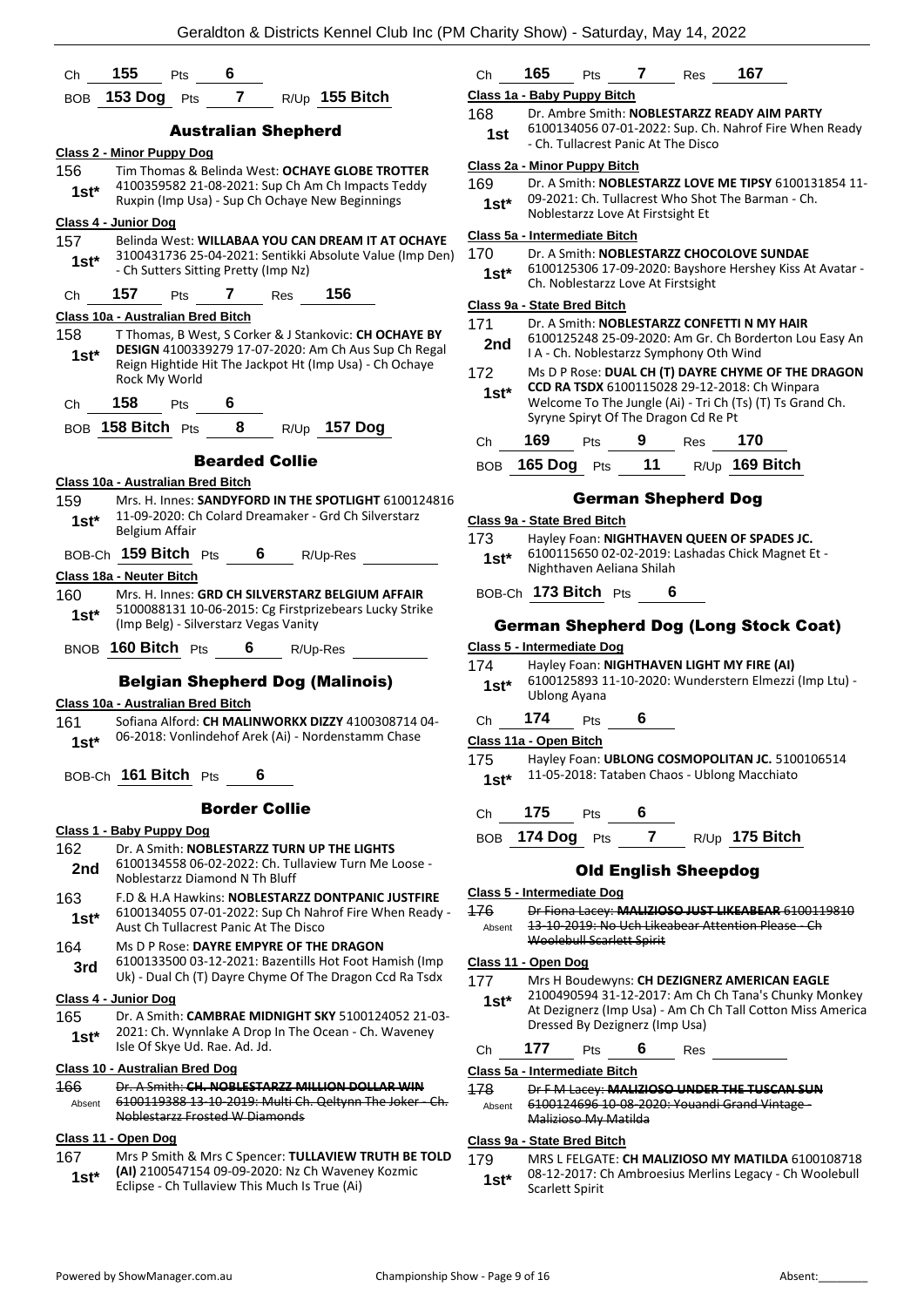|  | Class 10a - Australian Bred Bitch |  |
|--|-----------------------------------|--|
|  |                                   |  |

| 180    | J Mianich and Fearon-Zammit: AUS CH DEZIGNERZ PERFECT |
|--------|-------------------------------------------------------|
| $1st*$ | HARMONY 2100501773 24-07-2018: Am Ch Ch Tana's        |
|        | Chunky Monkey At Dezignerz (Imp Usa) - Dezignerz In   |
|        | Perfect Hairmony                                      |
|        |                                                       |

| Ch. | 180               | <b>Pts</b> | Res | 179            |
|-----|-------------------|------------|-----|----------------|
|     | BOB 180 Bitch Pts |            |     | $R/Up$ 177 Dog |

|                                |     | .                                        |                               |   |                                                    |                                                              |            |
|--------------------------------|-----|------------------------------------------|-------------------------------|---|----------------------------------------------------|--------------------------------------------------------------|------------|
|                                |     |                                          | Puli                          |   |                                                    |                                                              |            |
| Class 5 - Intermediate Dog     |     |                                          |                               |   |                                                    |                                                              |            |
| 181                            |     |                                          |                               |   | PENNY KELLY AND SUE HUEBNER: CH CORDMAKER          |                                                              | В          |
| $1st*$                         |     |                                          |                               |   |                                                    | RAINBOW CONNECTION 06617-2020 23-06-2020: Sup / Nz           | Pt         |
|                                |     | Cordmaker Gretel Pastetel                |                               |   |                                                    | Supreme Ch Cordmaker Wearing Of The Green - Nz Ch            |            |
|                                |     |                                          |                               |   |                                                    |                                                              | R          |
|                                |     | BOB-Ch 181 Dog Pts                       |                               | 6 |                                                    |                                                              | Pt         |
|                                |     |                                          | <b>Shetland Sheepdog</b>      |   |                                                    |                                                              |            |
| Class 10 - Australian Bred Dog |     |                                          |                               |   |                                                    |                                                              | В          |
| 182                            |     |                                          |                               |   |                                                    | F.D. & H.A. Hawkins: AUST CH LOUANDA HOT SUMMER              |            |
| $1st^*$                        |     |                                          |                               |   |                                                    | <b>NIGHTS</b> 3100381991 20-09-2018: Aust Ch Louanda Dare To | N          |
|                                |     |                                          |                               |   | Differ - Uk Ch Lavika Summer Time (Jw) (Imp Uk)    |                                                              |            |
| <u> Class 11 - Open Dog</u>    |     |                                          |                               |   |                                                    |                                                              | Ρ          |
| 183                            |     |                                          |                               |   |                                                    | Kirsty Erin Post: CH WHOAMI NOTHING BUT TROUBLE              |            |
| $1st*$                         |     | Living The Life                          |                               |   |                                                    | 6100121469 29-01-2020: Ch Whoami No Regrets - Whoami         | J          |
| Ch                             | 183 | <b>Pts</b>                               | 7 Res                         |   | - 182                                              |                                                              |            |
| Class 2a - Minor Puppy Bitch   |     |                                          |                               |   |                                                    |                                                              | Ir         |
| 184                            |     |                                          |                               |   | Miss K E Post: NIGHTWOOD STAR OFTH SPOTLITE        |                                                              |            |
| $1st*$                         |     |                                          |                               |   |                                                    | 6100133107 11-11-2021: Sup Ch Ambermoon Hear Me              |            |
|                                |     | Roar - Ch Nightwood Step Into Thspotlite |                               |   |                                                    |                                                              | S          |
| Class 4a - Junior Bitch        |     |                                          |                               |   |                                                    |                                                              |            |
| 185                            |     |                                          |                               |   | JL Mitchell: YASDNIL WHISPERS IN THE BREEZE        |                                                              | Α          |
| $1st^*$                        |     | Yasdnil Whispers In The Dark             |                               |   | 6100126424 15-11-2020: Ch Aerten I Did It My Way - |                                                              |            |
|                                |     |                                          |                               |   |                                                    |                                                              |            |
| Ch                             | 185 | Pts                                      | 7 Res 184                     |   |                                                    |                                                              | O          |
|                                |     |                                          |                               |   | BOB 183 Dog Pts 9 R/Up 185 Bitch                   |                                                              |            |
|                                |     |                                          | <b>Swedish Vallhund</b>       |   |                                                    |                                                              |            |
| <u> Class 11a - Open Bitch</u> |     |                                          |                               |   |                                                    |                                                              |            |
| 186                            |     |                                          |                               |   |                                                    | Mrs G Holly: CH AUSLED XS COATI LS 3100375222 08-05-         | В          |
| Absent                         |     |                                          |                               |   |                                                    | 2018: Dan.Ch.Se.Ch.Danga's X-Force-D (Imp Swe) - Ch.         | Pt         |
|                                |     | Ausled Kalaharri Nt                      |                               |   |                                                    |                                                              | R          |
| BOB-Ch                         |     |                                          | Pts                           |   |                                                    |                                                              |            |
|                                |     |                                          |                               |   |                                                    |                                                              |            |
|                                |     |                                          | <b>Welsh Corgi (Cardigan)</b> |   |                                                    |                                                              |            |
| Class 3a - Puppy Bitch         |     |                                          |                               |   |                                                    |                                                              | Fi         |
| 187                            |     |                                          |                               |   |                                                    | Kristy Lee Wright: CARDIWEST STORM GIRL 6100131265           |            |
| $1st^*$                        |     |                                          |                               |   |                                                    | 10-07-2021: Ch.Cardiwest Prince Charming - Ch.Bethwyn        |            |
|                                |     | <b>Blue Moon Rising</b>                  |                               |   |                                                    |                                                              |            |
| BOB-Ch                         |     | 187 Bitch Pts                            |                               | 6 |                                                    |                                                              |            |
|                                |     | <b>Welsh Corgi (Pembroke)</b>            |                               |   |                                                    |                                                              |            |
| Class 11 - Open Dog            |     |                                          |                               |   |                                                    |                                                              | S          |
| 188                            |     |                                          |                               |   | Mrs S.M. Lippiatt: LLAMCORG KIZZIES GARRETH        |                                                              |            |
| $1st*$                         |     |                                          |                               |   |                                                    | 6100111493 01-05-2018: Ch. Llamcorg Elles Lucky Strike -     |            |
|                                |     | Llamcorg Stars Kandy Kisses              |                               |   |                                                    |                                                              | <u>Cla</u> |
| Сh                             | 188 | Pts                                      | 6                             |   |                                                    |                                                              | 19         |

- 187 Kristy Lee Wright: **CARDIWEST STORM GIRL** 6100131265
- 

#### **Class 3a - Puppy Bitch**

189 S.M.Lippiatt: **WESTEND DOCKERS DARE TO DREAM** 6100131033 19-07-2021: Llamcorg Stars Kandy Man - Westend Back To Bransby **1st\***

| Ch 189              | <b>Pts</b> |  |                |
|---------------------|------------|--|----------------|
| BOB $188$ Dog Pts 7 |            |  | R/Up 189 Bitch |

#### White Swiss Shepherd Dog

#### **Class 10a - Australian Bred Bitch**

190 Hayley Foan: **UBLONG EYMA FOXY LADY JC** 5100114768 30-08-2019: Magician Von Olaf Weise - Ublong Whyte Jayde **1st\***

BOB-Ch **190 Bitch** Pts **6**

### Group 5 - Specials

| <b>Best</b><br>Pts: 25<br>R/Up<br>Pts: 15 | 183<br>158<br>Design | <b>Shetland Sheepdog</b><br>Kirsty Erin Post: CH Whoami Nothing But Trouble<br><b>Australian Shepherd</b><br>T Thomas, B West, S Corker & J Stankovic: Ch Ochaye By |
|-------------------------------------------|----------------------|---------------------------------------------------------------------------------------------------------------------------------------------------------------------|
| Baby                                      | 163.                 | <b>Border Collie</b><br>F.D & H.A Hawkins: Noblestarzz Dontpanic Justfire                                                                                           |
| Minor                                     | 184                  | <b>Shetland Sheepdog</b><br>Miss K E Post: Nightwood Star Ofth Spotlite                                                                                             |
| <b>Puppy</b>                              | 187                  | <b>Welsh Corgi (Cardigan)</b><br>Kristy Lee Wright: Cardiwest Storm Girl                                                                                            |
| Junior                                    | 152                  | <b>Australian Cattle Dog</b><br>Mrs S.M. Lippiatt: Landmaster Mercy                                                                                                 |
| Inter                                     | 181                  | Puli<br>PENNY KELLY AND SUE HUEBNER: CH CORDMAKER<br><b>RAINBOW CONNECTION</b>                                                                                      |
| <b>State Br</b>                           | 153.                 | <b>Australian Kelpie</b><br>Mrs S Einam: Ch Sandsprite Earth Wind n Fire                                                                                            |
| Aus Br                                    | 158<br>Design        | <b>Australian Shepherd</b><br>T Thomas, B West, S Corker & J Stankovic: Ch Ochaye By                                                                                |
| Open                                      | 183                  | <b>Shetland Sheepdog</b><br>Kirsty Erin Post: CH Whoami Nothing But Trouble                                                                                         |
|                                           |                      | Neuter                                                                                                                                                              |

| Best   | 160 | <b>Bearded Collie</b>                            |
|--------|-----|--------------------------------------------------|
| Pts: 6 |     | Mrs. H. Innes: Grd Ch Silverstarz Belgium Affair |
| R/Up   |     |                                                  |

Finish **4** Absent **4** 

### Group 6 - Utility Group

### Mrs Kerry Cannon (NSW)

Start Time:

#### Akita

- **Class 11 - Open Dog**
- 191 MR R Kenny & Mrs Linda Buckley: **CH BLAQAVIAR**
- **MYWAYORTHEHIGHWAY** 9100011261 19-07-2017: Ch. Blaqaviar Thought Umightlikeit - Ch. Darqhorse Gold Dust Woman **1st\***

BOB-Ch **191 Dog** Pts **6**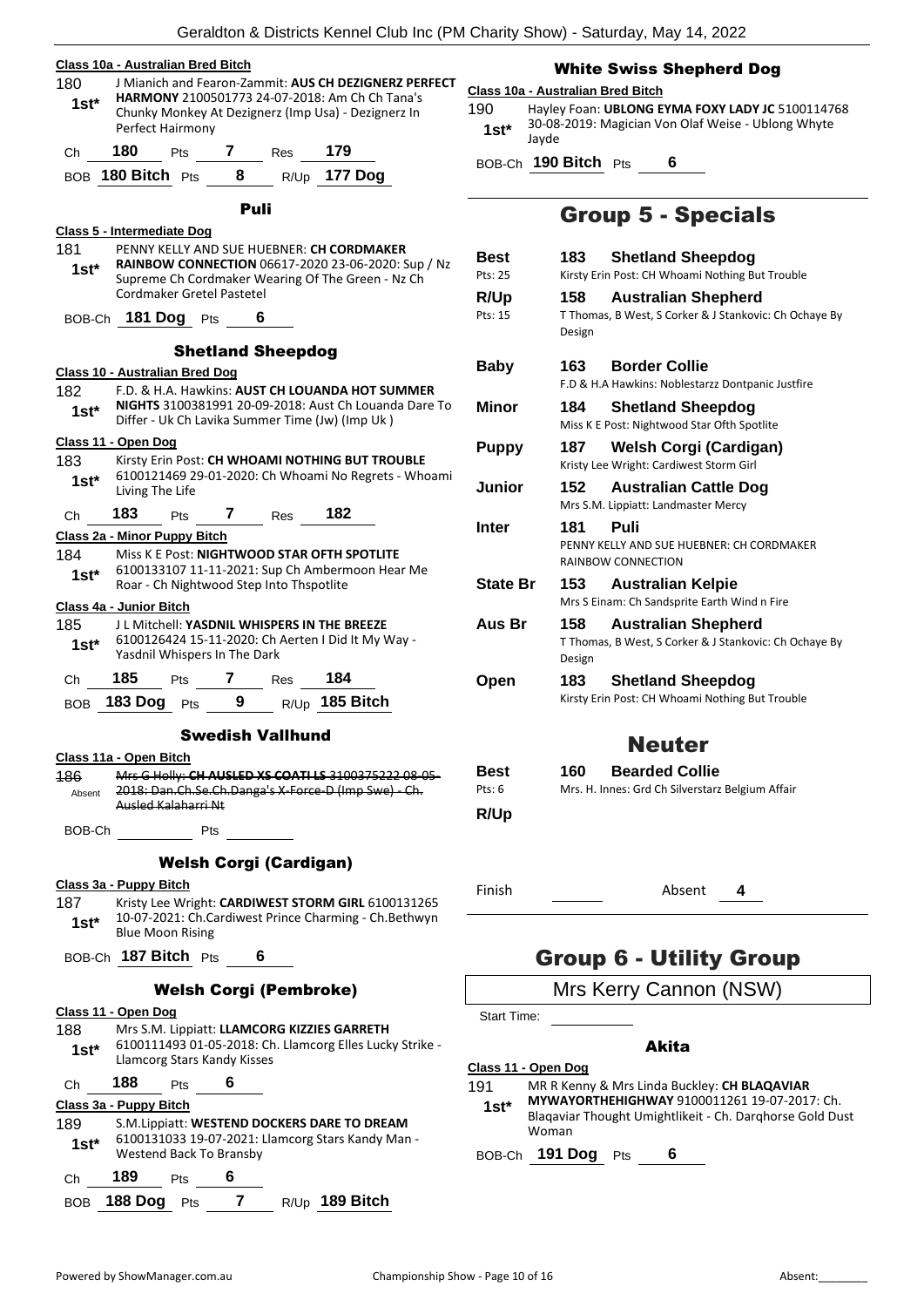#### Alaskan Malamute

#### **Class 10 - Australian Bred Dog** 192 Mrs L Barnett: **AUST. CH. TUVAAQAN ARTTU TOKLO (AI)** 5100115845 18-12-2019: Artic-Luv's Purple Haze (Usa) - Ch. Tuvaaqan Ilua Kamani **1st\*** Ch **192** Pts **6 Class 5a - Intermediate Bitch** 193 Mrs L Barnett: **TUVAAQAN ARTTU MAI (AI)** 5100115840 18-12-2019: Artic-Luv's Pirple Haze (Usa) - Ch. Tuvaaqan **1st**\* <sup>18-12-2019</sup><br>Ilua Kamani Ch **193** Pts **6** BOB **192 Dog** Pts **7** R/Up **193 Bitch** Bernese Mountain Dog **Class 1 - Baby Puppy Dog** 194 Mr D May: **SCHALLENBERG WHO U GUNNA CALL (AI) (IMP NZ)** 10080-2021 26-11-2021: Gr Ch Schallenberg I Am Giant 1st<sup>\*</sup> **N2J** 10080-20<br>05753-2017 **Class 4 - Junior Dog** 195 Mr D & Mrs G May & Mrs R Jackson: **SENNEN CATCH EM BY SURPRISE** 6100129730 28-04-2021: Ch Sennen Kodak **1st\* SURPRISE** 6100129730 28-04-2021: Ch Server Moment - Sennen Isnt She Something (Ai) Ch **195** Pts **6 Class 1a - Baby Puppy Bitch** 196 Miss Joanne Versteeg & Mrs Cheryl Hancock: **BERNABOUT IN THE SPOTLIGHT** 6100044517 02-12-2021: Terra De Bern **1st IN THE SPOTLIGHT 6100044517 02-12-2021: Terra De**<br>Around The World - Ch Bernabout Great Expectations **Class 5a - Intermediate Bitch** 197 Mr D & Mrs G May & Mrs R Jackson: **SENNEN YES IAM WICKED** 6100124998 21-08-2020: Sennen Organised Crime - Ch. Sennen Little Bit Wicked **1st\* Class 9a - State Bred Bitch** 198 Mr D & Mrs G May & Mrs R Jackson: **AUST CH SENNEN JUST A BIT WICKED (AI)** 6100106811 03-09-2017: Can Gch Avatars Try Try Again (Can) - Ch Sennen Little Bit Wicked Absent **Class 10a - Australian Bred Bitch** 199 Mr D & Mrs G May & Mrs R Jackson: **AUST CH SENNEN ABSOLUTELY FABULOUS** 6100103694 09-01-2017: Ch Sennen Kodak Moment - Ch Devael Crime Of Passion Absent Ch **197** Pts **6** Res BOB **197 Bitch** Pts **7** R/Up **195 Dog** Boxer **Class 2a - Minor Puppy Bitch** 200 Kim Berrigan: **TASWEST PEARLS OF WISDOM (AI)** 6100132973 02-11-2021: Grand Ch Taswest Reggie In Red - 1st<sup>\*</sup> DIUU132973 U2-11-2021: Gra<br>Ch Bonsue Red Carpet Debut BOB-Ch **200 Bitch** Pts **6** R/Up-Res **Class 18 - Neuter Dog** 201 Kylie Slade: **TASWEST MR MAVERICK** 6100124478 10-08- 2020: Ch Chizack Maxed Out At Taswest (Nzl) - Ch Bonsue **1st**\* <sup>2020: Ch Chizack r<br>Red Carpet Debut</sup> BNOB **201 Dog** Pts **6** R/Up-Res Cane Corso **Class 4a - Junior Bitch** 202 Mr C and Mrs S Lyon: **ITACOR FAITH** 2100557216 07-12- 2020: Grizzly Umbra De Coloseum - Itacor Luna Blu **1st\* Class 10a - Australian Bred Bitch** 203 Mr C and Mrs S Lyon: **ITACOR PAGANI** 2100557204 09-12- 2020: Grizzly Umbra De Coloseum - Itacor Paris **1st\*** BOB-Ch **202 Bitch** Pts **7** R/Up-Res **203 Bitch**

#### Dobermann

#### **Class 4a - Junior Bitch** 204 Bravadobe Dobermanns and Mrs V. Kendrick: **BRAVADOBE WITH OR WITHOUT YOU** 6100127832 03-02-2021: Ch. Engel War Machine (Imp Nzl} - Ch Bravadobe Too Hot For You(Nzl)R Absent BOB-Ch Pts

#### Pyrenean Mountain Dog

#### **Class 4 - Junior Dog**

- 205 Ms P Coombs & Mr N Flanagan: **SHATADOE ARMINDA** 4100353495 17-03-2021: Eukzadi Get Off My Cloud -
- Shatadoe Barringa Dawn **1st\***

#### **Class 11 - Open Dog**

206 Ms C Rose: **CH TARAM MYSTIC MAN** 2100514271 27-12- 2018: Andorra Mystic Frost - Andorra Flying Angel **1st\***

| Ch | 206 | Pts | Res | 205 |
|----|-----|-----|-----|-----|
|    |     |     |     |     |

**Class 5a - Intermediate Bitch**

207 Ms P Coombs & Mr N Flanagan: **TARAM BELLE** 2100542828 19-08-2019: Andorra Mystic Frost - Andorra Flying Angel **1st\***

#### **Class 10a - Australian Bred Bitch**

#### 208 Paul Harrison: **PYRBIJOUR REACH FOR THE STARS**

3100420547 02-11-2020: Pyrbijour D Artagnan - Pyrbijour Wildest Dreams **1st\***

| Ch | - 207           | <b>Pts</b> |     | Res | - 208            |
|----|-----------------|------------|-----|-----|------------------|
|    | BOB 206 Dog Pts |            | - 9 |     | $R/Up$ 207 Bitch |

#### Rottweiler

- **Class 1 - Baby Puppy Dog**
- 209 A Godsell & K O'Brien: **TYKERNA TOTAL RECALL**
	- 5100129770 22-12-2021: Taneven Arturo (Imp Uk) Tykerna Reality Bites **1st\***

#### **Class 11 - Open Dog**

210 A godsell & kerryn o'brien: **CH TYKERNA WAR MACHINE** 5100094048 17-04-2016: Lex Vom Haus Edelstein (Hrv) - Tykerna Kiss This **1st\***

#### Ch **210** Pts **6**

### **Class 5a - Intermediate Bitch**

```
211 K O'Brien And A Godsell: TYKERNA MIDNIGHT SKY
```
- 5100121195 24-09-2020: Tykerna Psycho Circus (Ai) Tykerna Stir Of Echos **1st\***
- Ch **211** Pts **6**
- BOB **210 Dog** Pts **7** R/Up **211 Bitch**

#### Samoyed

#### **Class 5 - Intermediate Dog**

- 212 Kylene Micke: **SAMOOKA FAST N FURIOUS** 6100123388 12- 05-2020: Sup Ch Kalaska Thank God Its Friday - Ch Samooka 1st<sup>\*</sup> U<sub>D</sub>-2020: Sup
- Ch **212** Pts **6**

**Class 3a - Puppy Bitch**

- 213 Kylene Micke: **SAMOOKA ROYAL GENIUS** 6100131837 10- 08-2021: Ch Nordicharm Royal Wizard - Samooka
- 1st<sup>\*</sup> U<sub>8</sub>-2021: Ch<br>Fridaylicious
- 214 Ms Y Chen: **LUNASEA PRETTY LITTLE LIAR (AI)** 3100435549
	- 27-07-2021: Can Ch. Vanderbilt'S Tell Me No Lies (Imp Usa) - Am Gr Ch. Fin Ch. C.I.B. Sup Ch. Smiling Snowball Luminous Pandora (Imp Usa) **2nd**

#### **Class 11a - Open Bitch**

215 Kylene Micke: **SAMOOKA FRIDAYLICIOUS** 6100116946 10- 04-2019: Sup Ch Kalaska Thank God Its Friday - Ch Samooka **1st**\*  $\frac{04-2019}{15}$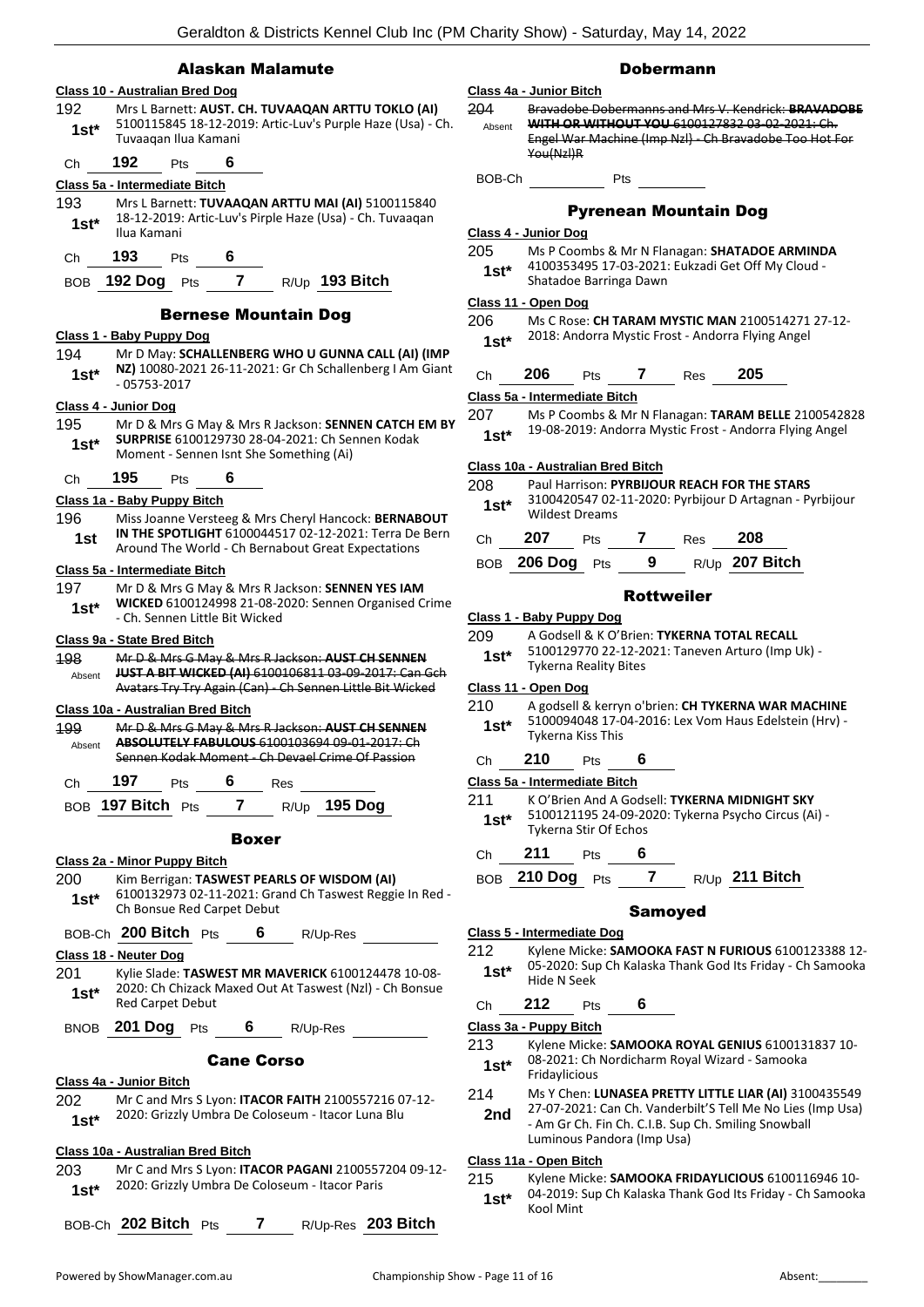|         | Ch 213 Pts 8 Res 214                                                                                |  |
|---------|-----------------------------------------------------------------------------------------------------|--|
|         | BOB 212 Dog Pts 9 R/Up 213 Bitch                                                                    |  |
|         |                                                                                                     |  |
|         | <b>Schnauzer (Miniature)</b>                                                                        |  |
|         | <b>Class 2 - Minor Puppy Dog</b>                                                                    |  |
| 216     | Chelsea Jeffries: EGOIST STORMFRONT SHAZAM I AM                                                     |  |
| 1st*    | 5100128990 01-11-2021: Ch. Repitition'S Lord Of The Rings<br>- House Kazak Randori                  |  |
|         | Ch 216 Pts 6                                                                                        |  |
|         | Class 2a - Minor Puppy Bitch                                                                        |  |
| 217     | MRS C D GRAY: EDELGEIST IT WAZ MEANT TO BE                                                          |  |
| $1st^*$ | 6100132533 20-09-2021: Ch Edelgeist Double Agent (Ai) -                                             |  |
|         | Saultz Blanca Little Bit Wild At Edelgeist                                                          |  |
|         | Class 11a - Open Bitch                                                                              |  |
| 218     | MRS C D GRAY: SAULTZ BLANCA LITTLE BIT WILD AT                                                      |  |
| Absent  | EDELGEIST 3100392244 11 03 2019: Champagne Vom<br>Hella Hof (Imp Deu) Saultz Blanca Grace And Style |  |
|         |                                                                                                     |  |
|         | Ch 217 Pts 6 Res                                                                                    |  |
|         | BOB 216 Dog Pts 7 R/Up 217 Bitch                                                                    |  |
|         | Shiba Inu                                                                                           |  |
|         | Class 4a - Junior Bitch                                                                             |  |
| 219     | R.A & D.J. Wells: DIOMEDE SAKURA 6100128514 03-03-                                                  |  |
| $1st^*$ | 2021: Ch Kimiki Ryuu - Ch Wolfworx Dai Etsu At Diomede                                              |  |
|         |                                                                                                     |  |
|         | BOB-Ch 219 Bitch Pts 6                                                                              |  |
|         | <b>Siberian Husky</b>                                                                               |  |
|         | Class 4 - Junior Dog                                                                                |  |
| 220 -   | Mr M and Mrs J Boase: CANYONLANDS MADE FROM                                                         |  |
| $1st^*$ | LEGENDS 3100434820 20-06-2021: Sup Ch Icepower The                                                  |  |
|         | Benchmark - Ch Canyonlands Once In A Blu Moon                                                       |  |
|         | Class 10 - Australian Bred Dog                                                                      |  |
| 221     | Miss C Primrose: CANYONLANDS MAJOR LOOK<br>3100419236 15-10-2020: Sup Ch Birindi Takin Care Of      |  |
| 1st*    | Bizness - Ch Canyonlands Once In A Blu Moon                                                         |  |
|         | Pts 7 R/Up-Res 220 Dog<br>BOB-Ch 221 Dog                                                            |  |
|         |                                                                                                     |  |

|  | <b>Group 6 - Specials</b> |
|--|---------------------------|
|  |                           |

| Pts: 25<br><b>R/Up</b><br>Pts: 15 | 212 | Miss C Primrose: canyonlands major look         |
|-----------------------------------|-----|-------------------------------------------------|
|                                   |     |                                                 |
|                                   |     | Samoyed                                         |
|                                   |     | Kylene Micke: Samooka Fast N Furious            |
| Baby                              | 209 | <b>Rottweiler</b>                               |
|                                   |     | A Godsell & K O'Brien: Tykerna total recall     |
| <b>Minor</b>                      | 216 | <b>Schnauzer (Miniature)</b>                    |
|                                   |     | Chelsea Jeffries: Egoist Stormfront Shazam I Am |
| <b>Puppy</b>                      | 213 | Samoyed                                         |
|                                   |     | Kylene Micke: Samooka Royal Genius              |
| Junior                            | 202 | <b>Cane Corso</b>                               |
|                                   |     | Mr C and Mrs S Lyon: Itacor Faith               |
| <b>Inter</b>                      | 212 | Samoyed                                         |
|                                   |     | Kylene Micke: Samooka Fast N Furious            |
| <b>State Br</b>                   |     |                                                 |
| Aus Br                            | 221 | <b>Siberian Husky</b>                           |
|                                   |     | Miss C Primrose: canyonlands major look         |
| Open                              | 191 | <b>Akita</b>                                    |
|                                   |     | MR R Kenny & Mrs Linda Buckley: Ch blagaviar    |
|                                   |     | mywayorthehighway                               |
|                                   |     | <b>Neuter</b>                                   |
| Best                              | 201 | <b>Boxer</b>                                    |
| Pts: 6                            |     | Kylie Slade: Taswest Mr Maverick                |
|                                   |     |                                                 |
| R/Up                              |     |                                                 |

Finish Absent **4**

## Group 7 - Non-Sporting Group

| Mr Douglas Bowe (WA)                               |                                                                                                                                   |  |  |  |
|----------------------------------------------------|-----------------------------------------------------------------------------------------------------------------------------------|--|--|--|
| Start Time:                                        |                                                                                                                                   |  |  |  |
| <b>Boston Terrier</b>                              |                                                                                                                                   |  |  |  |
| Class 5 - Intermediate Dog                         |                                                                                                                                   |  |  |  |
| 222<br>$1st^*$                                     | Deryn Collins: OZSTOCK SMOKE N ALLOVER 2100528716<br>02-10-2019: Ch Canmoy's Boston Rockefeller (Imp Fin) -<br>Ozstock Smokin Hot |  |  |  |
| Ch                                                 | 222<br>6<br><b>Pts</b>                                                                                                            |  |  |  |
|                                                    | Class 4a - Junior Bitch                                                                                                           |  |  |  |
| 223.                                               | Mr. J Pearce: WATTLEGLEN POLLY WAFFLE 3100423285 18-                                                                              |  |  |  |
| 1st*                                               | 01-2021: Ch. Saihabostons Dextersmdniteruna - Wattleglen<br><b>Bright Eyes</b>                                                    |  |  |  |
| Ch                                                 | 223<br>6<br>Pts                                                                                                                   |  |  |  |
| BOB 223 Bitch Pts<br>$7^{\circ}$<br>$R/Up$ 222 Dog |                                                                                                                                   |  |  |  |
| British Bulldog                                    |                                                                                                                                   |  |  |  |
| Class 3 - Puppy Dog                                |                                                                                                                                   |  |  |  |
| 224                                                | Kelly Hamilton: CELTICPRYDE ROBERT THE BRUCE                                                                                      |  |  |  |

6100130040 08-06-2021: Mintobulls The Chad - Flameabull **1st**\* 6100130040<br>
Louise Nash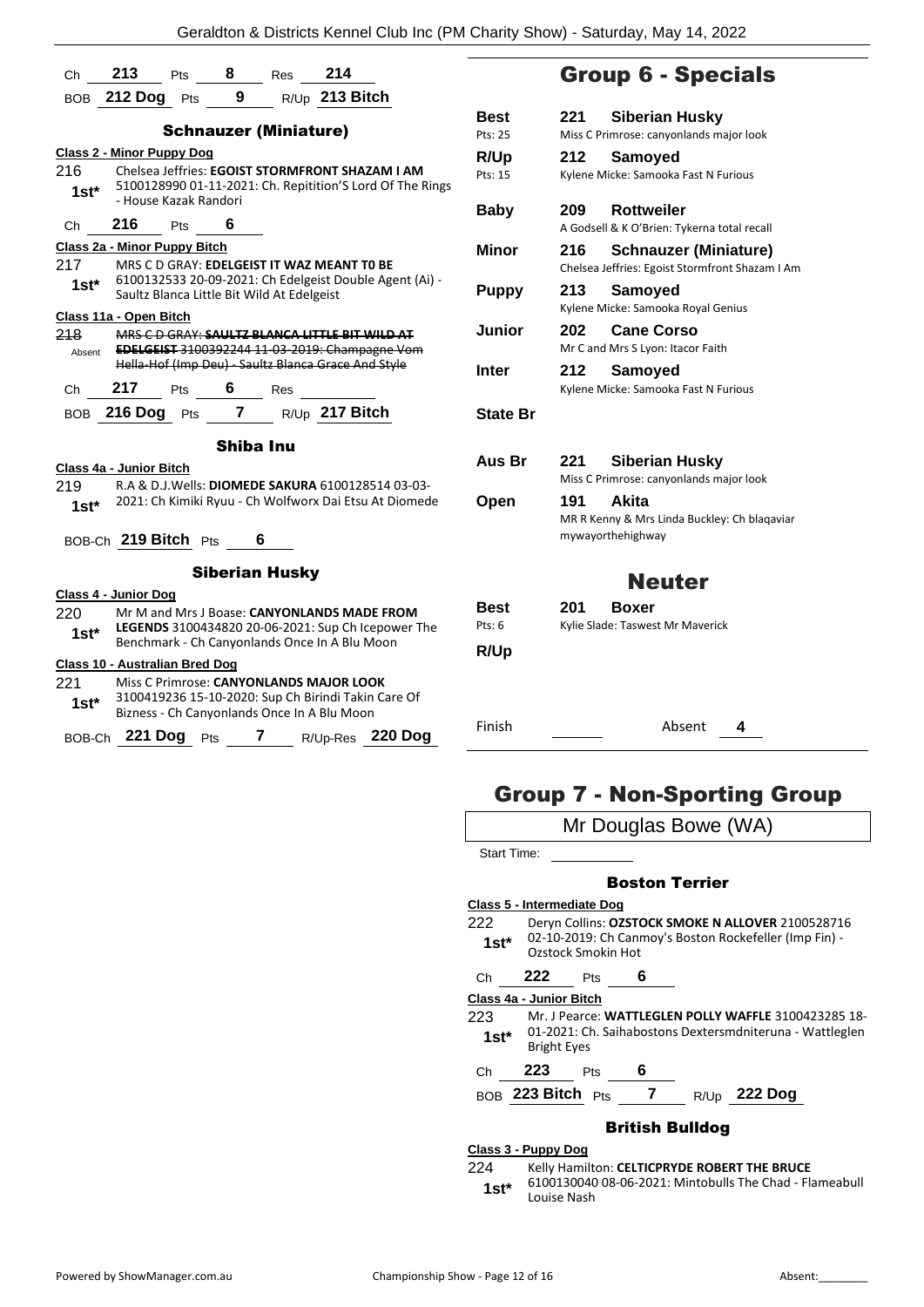| 224<br>6<br>Ch<br>Pts                                                                                                                                | 235<br>236<br>7<br>Ch<br>Pts<br>Res                                                                                                                                                 |
|------------------------------------------------------------------------------------------------------------------------------------------------------|-------------------------------------------------------------------------------------------------------------------------------------------------------------------------------------|
| Class 5a - Intermediate Bitch                                                                                                                        | Class 5a - Intermediate Bitch                                                                                                                                                       |
| 225<br>Naomi Congreve: MYFRIEND TRIXIE BELLE 4100329070 13-<br>11-2019: Andonas Archie - Myfriend Venus<br>$1st*$                                    | 237<br>Ms C Owens: YVEAFRENCHIE BONNIE BOO 6100125802 26-<br>10-2020: George Clooney De Soleure (Imp Che) - Ch<br>$1st*$<br>Asplendour G La Glitter                                 |
| Pts<br>Ch<br>No Award                                                                                                                                | 237<br>6<br>Pts<br>Ch                                                                                                                                                               |
| BOB 224 Dog Pts 7<br>R/Up                                                                                                                            | 8<br>R/Up 236 Dog<br>BOB 237 Bitch Pts                                                                                                                                              |
| <b>Chow Chow</b>                                                                                                                                     | <b>Great Dane</b>                                                                                                                                                                   |
| Class 11 - Open Dog                                                                                                                                  | <b>Class 2 - Minor Puppy Dog</b>                                                                                                                                                    |
| 226<br>Miss N Rhodes: MALABOO FROZEN IN TIME (AI)<br>4100320710 28-04-2019: Illawez Robyns Success - Malaboo<br>$1st^*$<br>Cracklin Rosie            | 238<br>M Wasley: CYMROZ POINT OF IMPACT 6100132650 25-10-<br>2021: Stordansk Blaze Ov Glory - Cymroz For The Love Of<br>$1st^*$<br><b>Ivey</b>                                      |
| 226<br>6<br>Pts<br>Ch                                                                                                                                | Class 3 - Puppy Dog                                                                                                                                                                 |
| Class 2a - Minor Puppy Bitch                                                                                                                         | 239<br>Judi Moore: NEVERNEVER MY RIDE OR DIE 61000131319<br>20 06 2021: Ch Lottis Morpheus Remax Onyxdanes Wait<br>Absent                                                           |
| N Rhodes & Sherae KNLS: SHERAE BLUE FU PANDA BEAR<br>227<br>6100132517 04-11-2021: Sherae Serendipity Blue Boy -                                     | N For The Ride                                                                                                                                                                      |
| $1st*$<br>Sherae Red Night Rose                                                                                                                      | Class 10 - Australian Bred Dog                                                                                                                                                      |
| Class 3a - Puppy Bitch                                                                                                                               | 240<br>Mrs M Wasley: CYMROZ DOG OF THUNDER 6100110651                                                                                                                               |
| 228<br>SHERAE KNLS & Miss N Rhodes: SHERAE FUNKY MONKEY                                                                                              | 22-04-2018: Dainoak Aussie Alliance (Imp Uk) - Cymroz<br>$1st*$<br>Hollys Legacy (Ai)                                                                                               |
| ON ICE 6100130709 22-07-2021: Sherae Cream Funky<br>$1st*$<br>Monkey (Ai) - Sherae Ice From Fire                                                     | 240<br>238<br>7<br>Res<br>Ch<br>Pts                                                                                                                                                 |
| Class 4a - Junior Bitch                                                                                                                              | Class 2a - Minor Puppy Bitch                                                                                                                                                        |
| 229<br>Sherae KNLS & Miss N Rhodes: SHERAE DANCIN RED FIRE                                                                                           | 241<br>M Wasley: CYMROZ ALIVE N KICKIN 6100132651 25-10-                                                                                                                            |
| DRAGON 6100129679 30-04-2021: Sherae Polar Witha<br>$1st*$<br>Golddigger (Ai) - Sherae Blue Gertys Dads A Frog (Ai)                                  | 2021: Stordansk Blaze Of Glory (Ai) - Cymroz Fir The Love Of<br>1st<br>Ivey                                                                                                         |
| 228<br>229<br>8<br>Pts<br>Ch<br>Res                                                                                                                  | Class 3a - Puppy Bitch                                                                                                                                                              |
| BOB 228 Bitch Pts<br>9<br>R/Up 226 Dog                                                                                                               | 242<br>Judi Moore: NEVERNEVER MADE YOU LOOK AGAIN<br>61000131324 20-06-2021: Ch Lottis Morpheus Remax -<br>$1st*$                                                                   |
| <b>Dalmatian</b>                                                                                                                                     | Onyxdanes Wait N For The Ride<br>243<br>M Wasley: VANDOWN FRUE VALDA 2100570733 28-08-                                                                                              |
| Class 1 - Baby Puppy Dog                                                                                                                             | 2021: Cymroz Butzen Von Bismarck - Mafimfi Luna<br>2nd                                                                                                                              |
| CANDICE JACKSON: DALHAYVIN REINDEER GAMES<br>230                                                                                                     |                                                                                                                                                                                     |
| 6100133916 25-12-2021: Sup Gr Ch Ibadan Crowned Prince<br>$1st*$<br>Of Crime - Ch Carijlyte Dancn Inth Moonlite                                      | Class 4a - Junior Bitch                                                                                                                                                             |
| Class 11 - Open Dog                                                                                                                                  | 244<br>mary-jane wasley: CYMROZ THE STRENGTH WITHIN<br>6100128709 18-03-2021: Stordansk Blaze Ov Glory - Ch<br>Absent                                                               |
| 231<br>MS M ROBERTS: CH WINTERFALLS MIDNIGHT COWBOY                                                                                                  | <b>Crystalguin Silent Assassin</b>                                                                                                                                                  |
| 4100315887 07-12-2018: Sup Ch Paceaway Top Gun (Ai) -<br>$1st*$                                                                                      | Class 5a - Intermediate Bitch                                                                                                                                                       |
| Sup Ch Paceaway Ticket To The Starz                                                                                                                  | 245<br>Dianne Richards: ALARIQUS CHER I GOT YOU BABE                                                                                                                                |
| 231<br>6<br>Pts<br>Ch                                                                                                                                | 6100124256 21-07-2020: Grand Royal'S Invincible Caesar<br>3rd<br>(Swe) - Ch Alarigus Anastacia Royale (Ai)                                                                          |
| Class 4a - Junior Bitch                                                                                                                              | 246<br>Judi Moore: DIVADANES NEVER BACK DOWN 4100336355                                                                                                                             |
| 232<br>CANDICE JACKSON: DALHAYVIN MIDNIGHT MELODY (AI)<br>6100129299 30-04-2021: Nz Sup Ch Cristabo Tails By                                         | 18-03-2020: Divadanes Tryn Keep Up - Divadanes Shes A<br>$1st*$                                                                                                                     |
| $1st^*$<br>Candlelite (Nzl) - Ch Carijlyte Dancn Inth Moonlite                                                                                       | Show Girl (Ai)                                                                                                                                                                      |
| Class 9a - State Bred Bitch                                                                                                                          | 247<br>M Wasley: CYMROZ A MILLION TO ONE 6100122741 01-<br>05-2020: Crystalquin The Higher Power - Cymroz                                                                           |
| 233<br>CANDICE JACKSON: CH CARIJLYTE DANCN INTH MOONLITE                                                                                             | 2nd<br>Thunderstruck                                                                                                                                                                |
| 6100099761 01-07-2016: Ch Adstaff Goodol Redwhite N<br>$1st^*$<br>Blue (Ai) - Carijlyte Wings Ona Moonbeam                                           | Mrs M Wasley: CYMROZ GOLDEN LIGHT 6100122606 23-<br>248<br>04-2020: Ch. Cymroz Dog Of Thunder - Ch. Cymroz Crack In<br>Absent                                                       |
| Class 11a - Open Bitch                                                                                                                               | The Code                                                                                                                                                                            |
| 234<br>MS M ROBERTS: SUPREME CH WINTERFALLS SOME LIKE IT<br>HOT 4100302681 06-01-2018: Sup Ch Paceaway Top Gun                                       | Class 9a - State Bred Bitch                                                                                                                                                         |
| $1st^*$<br>(Ai) - Sup Ch Paceaway Xclusive Ticket                                                                                                    | 249<br>mary-jane wasley: CYMROZ LIGHT N LIFE 6100128707 18-<br>03-2021: Stordansk Blaze Ov Glory - Ch Crystalquin Silent<br>$1st*$                                                  |
| 232<br>234<br>8<br>Pts<br>Res<br>Ch                                                                                                                  | Assassin                                                                                                                                                                            |
| 9<br>R/Up 234 Bitch<br>231 Dog $Pts$<br><b>BOB</b>                                                                                                   | Class 11a - Open Bitch                                                                                                                                                              |
| <b>French Bulldog</b>                                                                                                                                | 250<br>Judi Moore: ONYXDANES WAIT N FOR THE RIDE (AI)<br>4100300991 17-12-2017: Am. Ch. Valinor-Cheshire's For<br>$1st*$<br>The Ride (Imp Nzl) - Grand. Ch. Divadanes Made You Look |
| Class 10 - Australian Bred Dog                                                                                                                       | 250<br>13<br>246                                                                                                                                                                    |
| Ms C Owens: CH YVEAFRENCHIE A KIND OF MAGIC<br>235<br>6100115036 06-01-2019: Sup Ch Theano Lauriot Junior - Ch<br>$1st^*$<br>Asplendour G La Glitter | Pts<br>Ch<br>Res<br>15<br>BOB 240 Dog Pts<br>R/Up 250 Bitch                                                                                                                         |
|                                                                                                                                                      |                                                                                                                                                                                     |
| Class 11 - Open Dog                                                                                                                                  | <b>Japanese Spitz</b>                                                                                                                                                               |

#### **Class 1 - Baby Puppy Dog**

251 MISS M LE: **SUNOYURI JOKJIN CUPID SNOW** 6100134283 06-01-2022: Ch. Belzbentley Wild Card - Ch. Morsha Odiluk **1st** <sup>06-01-2022:<br>Jinlee Snow</sup>

**1st\*** LITTLE 6100110399<br>Che) - Theano Meg

236 Miss T Zapantis & Mr B Simpson: **CH THEANO STUART** 

**LITTLE** 6100110399 26-03-2018: Wilson De Soleure (Imp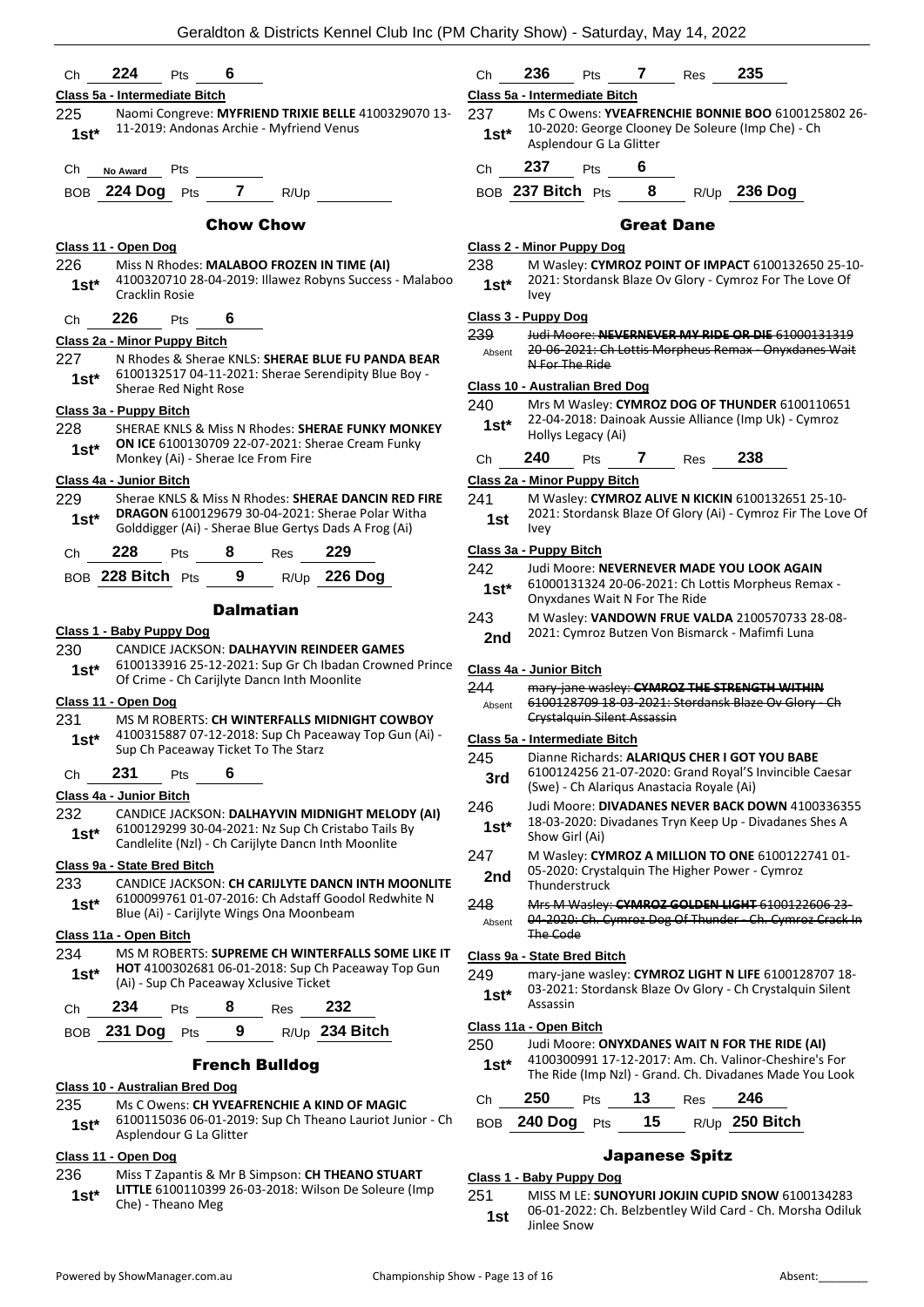|             | Geraldton & Districts Kennel Club Inc (P)                                                                             |
|-------------|-----------------------------------------------------------------------------------------------------------------------|
|             | Class 10 - Australian Bred Dog                                                                                        |
| 252<br>1st* | MISS M I F: MORSHA NERMAK IN THE MACON<br>2100513004 22-12-2018: Itoshi Toto Seiko (Ai) - Morsha<br>Beauabby Makaloha |
| Ch          | 252<br>6<br>Pts                                                                                                       |
|             | Class 1a - Baby Puppy Bitch                                                                                           |
| 253         | MISS M LE: SUNOYURI JOKJIN CHLORIS PETAL 6100134282                                                                   |
| $1st^*$     | 06-01-2022: Ch. Belzbentley Wild Card - Ch. Morsha Odiluk<br>Jinlee Snow                                              |
|             | <u>Class 11a - Open Bitch</u>                                                                                         |
| 254         | MISS M LE: CH. MORSHA ODILUK JINLEE SNOW                                                                              |
| $1st^*$     | 2100497617 06-05-2018: Ch. Morsha Beauabby Odie -<br>Morsha Spymak Luka                                               |
| Ch          | 254<br>6<br>Pts                                                                                                       |
|             | $\overline{7}$<br>BOB 252 Dog Pts<br>R/Up 254 Bitch                                                                   |
|             | Class 18 - Neuter Dog                                                                                                 |
| 255         | MISS M LE: NEUT. CH. MANNERKING TORO 2100456480LR                                                                     |
| 1st*        | 30-06-2016: Grand Ch. Mannerking Read All About It - Ch.<br>Mannerking Breaking Dawn                                  |
|             | BNOB 255 Dog Pts<br>6.<br>R/Up-Res                                                                                    |
|             | Keeshond                                                                                                              |

#### **Class 9 - State Bred Dog**

256 Holland M: **CH AXSOLLONTE A MOMENT IN TIME** 6100117299 30-04-2019: Sup Ch Leifhond All Eyes On Excelsior - Ch Hunkeedori Fylmylifeaxsollonte **1st\***

### Ch **256** Pts **6**

**Class 10a - Australian Bred Bitch** 257 Holland M: **CH AXSOLLONTE TIME AFTER TIME** 6100117295 30-04-2019: Supch Leifhond All Eyes On Excelsior - Ch Hunkeedori Fylmylifeaxsollonte **1st\***

Ch **257** Pts **6**

BOB **257 Bitch** Pts **7** R/Up **256 Dog**

**Class 18 - Neuter D** 

258 Mrs M Holland: **SUP CH HUNKEEDORI LIFE ON THE EDGE** 2100401099 05-02-2014: Sup Ch Calivale Katch Me If U Kan Et - Ch Calivale Private Eye **1st\***

BNOB **258 Dog** Pts **6** R/Up-Res

#### Lhasa Apso

**Class 5a - Intermediate Bitch**

259 P W AND R G PRIMROSE: **SNOWDARA TH WITCH IS BACK** 6100126784 21-10-2020: Ch. Zaland Snap Out Of It - Ch. Snowdara Primadonna **1st\***

BOB-Ch **259 Bitch** Pts **6**

#### Poodle (Standard)

#### **Class 4 - Junior Dog**

260 Jacqueline Mort: **TVORIMIR QUIET ACHIEVER AT SYLVENUS** 4100352353 13-03-2021: Can.Ch. Ch. Tees Me Mystro (Imp Can) - Ch.Celebbrities Halleberry For Tvorimir-N (Imp Ita) **1st\***

#### **Class 10 - Australian Bred Dog**

261 Clare Morefield: **CH TREVASCO AUTUMN EQUINOX** 4100321677 03-03-2019: Cantope's Mahogany Bogart - Trevasco Pride Of Cornwall **1st\*** Ch **260** Pts **7** Res **261 Class 5a - Intermediate Bitch** 262 Clare Morefield: **AUFAIT FASHIONISTA** 3100414567 08-08- 2020: Am Ch Bar-None Riding Shotgun - Bis Ch Aufait Fox **1st**\* <sup>2020</sup> 1st<sup>\*</sup> On The Run

| Ch $262$ Pts          |  |                |
|-----------------------|--|----------------|
| BOB $260$ Dog $Pts$ 8 |  | $R/Up$ 261 Dog |

#### Poodle (Toy)

### **Class 3 - Puppy Dog** 263 Raylene Watson: **ARGENOIR XPRESSO MARTINI**

- 4100358332 20-07-2021: Ch Toydior Grande Mochachino 1st<sup>\*</sup> 4100358332 20-07-2021: Ch Silkyelk Turkish Tequila
- Ch **263** Pts **6**

#### **Class 4a - Junior Bitch**

264 Raylene Watson: **SYLVENUS MAZ IKEEN** 6100129664 05- 05-2021: Ch Sylvenus Art Of Illusion - Ch Sylvenus Step **1st**\* U<sub>p</sub>-2021<br>Right Up

Ch **264** Pts **6**

#### BOB **263 Dog** Pts **7** R/Up **264 Bitch**

#### Shar Pei

#### **Class 1 - Baby Puppy Dog**

265 Mrs S Seffelaar: **SHANGYIN STAR BOY** 3100445265 25-01- 2022: Aust Grand Ch Sharboop Wolverines Avatar - Aust Ch **1st**\* <sup>2022: Aust Grand Ch Sharp<br>Shangyin Taking The Town</sup>

#### **Class 5a - Intermediate Bitch**

- 266 Miss A Wasley: **AUST CH SHANGYIN DESIGNER LABEL**
	- 3100406498 24-03-2020: Ch Manchouria King Of Jungle Shaylar Shaye Of Cream **1st\***

#### **Class 10a - Australian Bred Bitch**

- 267 Samantha Seffelaar: **CH SHANGYIN TAKING THE TOWN**
- 3100399212 02-10-2019: Manchouria King Of Jungle Shangyin Cocolossal **1st\***
- BOB-Ch **267 Bitch** Pts **7** R/Up-Res **266 Bitch**

#### Xoloitzcuintle Intermediate

#### **Class 5 - Intermediate Dog**

- 268 Mrs.J.Dinis: **WAZZAT PANCHO PROSPERO** 6100125879 07-
- 11-2020: Nor.Ch.Local Hero'Slenno Ch.Guabaya(Alvarez)(Mex) **1st\***
- 

BOB-Ch **268 Dog** Pts **6**

#### Xoloitzcuintle Standard

**Class 18a - Neuter Bitch**

269 Elaine Richards: **AUST CH AUST NEUTER CH WAZZAT ILIANA** 6100113929 24-11-2018: Dk.Ch.Fin.Ch.Int.Ch.No Uch.Se.Ch.Ch.Camote (Alvarez)(Imp Nor) - Ch.Wazzat Citlali **1st\***

BNOB **269 Bitch** Pts **6**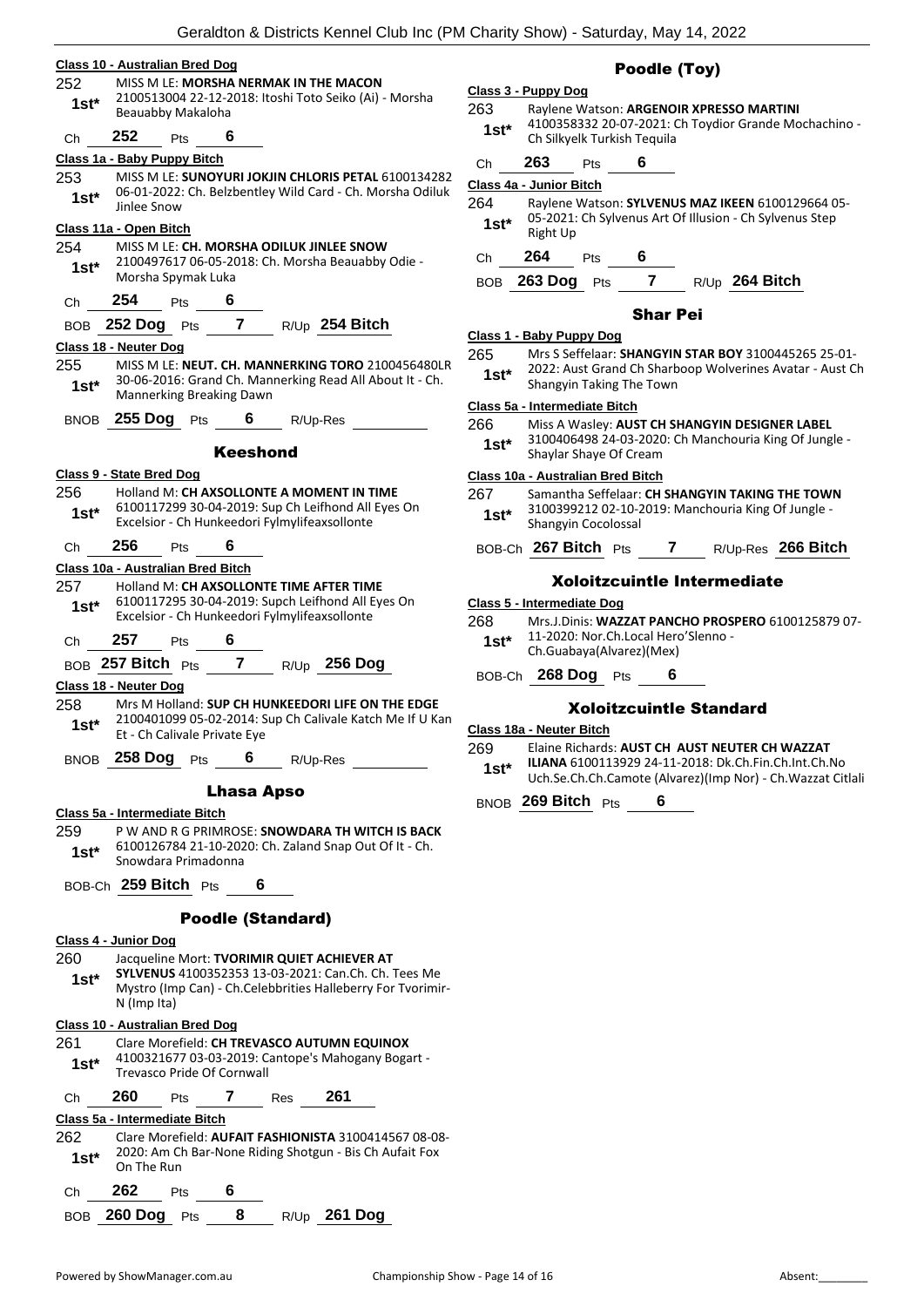### Group 7 - Specials

| Best<br>Pts: 25 | 231 | <b>Dalmatian</b><br>MS M ROBERTS: Ch Winterfalls Midnight Cowboy          |
|-----------------|-----|---------------------------------------------------------------------------|
| R/Up<br>Pts: 15 | 257 | Keeshond<br>Holland M: CH AXSOLLONTE TIME AFTER TIME                      |
| <b>Baby</b>     |     | 265 Shar Pei<br>Mrs S Seffelaar: Shangyin Star Boy                        |
| Minor           | 238 | <b>Great Dane</b><br>M Wasley: Cymroz Point Of Impact                     |
| Puppy           | 242 | <b>Great Dane</b><br>Judi Moore: NEVERNEVER MADE YOU LOOK AGAIN           |
| Junior          | 260 | Poodle (Standard)<br>Jacqueline Mort: Tvorimir Quiet Achiever at Sylvenus |
| Inter           | 246 | <b>Great Dane</b><br>Judi Moore: DIVADANES NEVER BACK DOWN                |
| <b>State Br</b> | 256 | Keeshond<br>Holland M: Ch AXSOLLONTE A MOMENT IN TIME                     |
| Aus Br          | 257 | Keeshond<br>Holland M: CH AXSOLLONTE TIME AFTER TIME                      |
| Open            | 231 | <b>Dalmatian</b><br>MS M ROBERTS: Ch Winterfalls Midnight Cowboy          |
|                 |     | <b>Neuter</b>                                                             |
| Best<br>Pts: 8  | 255 | <b>Japanese Spitz</b><br>MISS M LE: NEUT. CH. MANNERKING TORO             |
| R/Up            | 258 | Keeshond                                                                  |

| Mrs M Holland: SUP CH HUNKEEDORI LIFE ON THE EDGE |  |
|---------------------------------------------------|--|
|                                                   |  |

Finish **Absent 3**